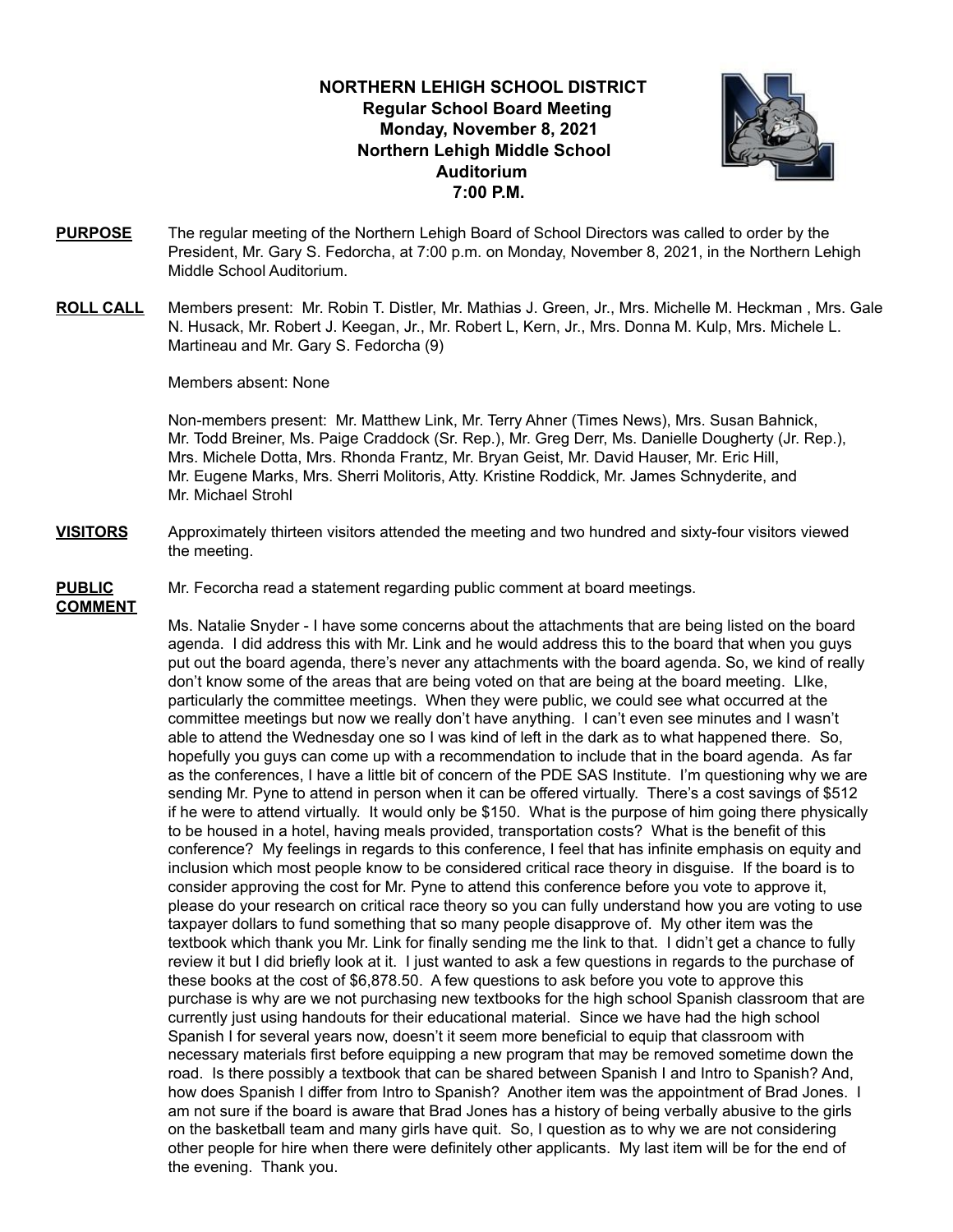Mr. Chad Christman - Evening ladies and gentleman. I'll keep the first couple of comments or questions strictly tied to agenda items. I'll have more later. In here, one of my biggest concerns is we, again this is not a personal attack, we recently hired a new food service director at \$68,000, but right now currently we're serving our children Domino's and Subway up to three times, four times a week. Is there a short-term, long-term solution to this to get something a little bit more nutritional in our schools? You know, maybe in elementary school a child can thrive off one slice of pizza but we got teenagers in here that are growing like a weed. You give them a slice of pizza and they're looking at you like they're lost. That's my biggest gripe on the agenda is making sure we have some kind of short-term, long-term solution. I would really like to hear it before we're dismissed tonight of what you guys have planned in motion for that moving forward. I have other things, but they're not agenda related so I'll wait till the end.

**APPROVE** Mr. DIstler made a motion, which was seconded by Mrs. Kulp that the minutes of the regular board **MINUTES** meeting held on October 11, 2021, be approved and ordered filed.

- YEA: Mr. Distler, Mr. Green, Mrs. Heckman, Mrs. Husack, Mr. Keegan, Mr. Kern, Mrs. Kulp, Mrs. Martineau, and Mr. Fedorcha (9)
- ABS: None (0) Motion carried.

**SPECIAL** Carbon Lehigh Intermediate Unit - Mrs. Husack reported that there was a meeting held in October. **BOARD** We are also going through similar things almost all of our districts are; staffing shortages, bus **REPORTS** shortages, things like that. So, they are getting creative just like all of us are here at our district level to make sure that we service our students, keep our students in-person, and keep educating them for things that we want to educate them on. Mrs. Husack was asked to be the liaison for their PSBA delegate access meeting which was held virtually on October 23. It was a Saturday, it was two-hours long. It was for all school districts in the state of Pennsylvania and part of what that was, was to provide information specifically around PSBA for treasurer's reports and what is coming up in the legislation and legislative reports moving forward that PSBA and our legislators will be looking at. There's a recording and some information on the PSBA website, you're welcome to go out to take a look at it. The treasurer's report for PSBA was read and introduced by Michael Gossert who is the PSBA Treasurer. He provided information in regards to the statement of activities. Overall, the net income was down last year due to the missing of conferences and grants which were mainly due to the COVID pandemic. School leadership conferences continued to be PSBA's most successful annual events for both members and vendors. Again, this year the conference did remain virtual which decreased the amount of exhibitors. However, member and policy service revenues still remain steady. PSBA updated it's 200 series for online learning classes and it's the leading training provider in the state for Act 55 compliance. PSBA holds webinars and roundtable discussions with current board members, legislative leaders and industry experts throughout the year. The PSBA partnership program continues to grow with the development of new alliance models and the Bulletin magazine that transitioned electronically last year will now revert back to being in print production for the current 2021-2022 fiscal year. Starting in fiscal year 2019, PSBA started exploring the process for a complete associate management software program. They are anticipating a cost for this project to be one to two million dollars. They are currently vetting vendors for the project and hope to have the completely new AMS system launching in 2023. We also voted as a school district as well as our IU's and technical institutes for some of the president-elects and vice presidents of PSBA. Here are some of the election results which were presented during that board meeting. President-elect is David Schapp from the Brentwood Borough School District, Vice President, Allison Mathis from North Hills School District, East Zone Representative is Edward Brown from Upper Darby School District, the Section 7 Advisor, Justin Warren from Central Dauphin School District, the PSBA Insurance Trust trustees, Dr. Richard Frerichs, William LaCoff, and Nathan Mains and then the SBS Forum Steering Committee, Jennifer Davidson from Manheim Township School District , Bethanne Ziegler from Shikellemy School District and Jamie Lynn Zimarofsky from Schuylkill IU 29. The last portion of what we had some input on was specific around the proposed legislative platforms for the 2022 calendar year. These are listed again on the PSBA website, once it's all approved from the delegate meeting. There were three (3) core principles that were discussed with language changes, topics listed in them. Things that we voted on on how that legislation will be passed and looked at throughout the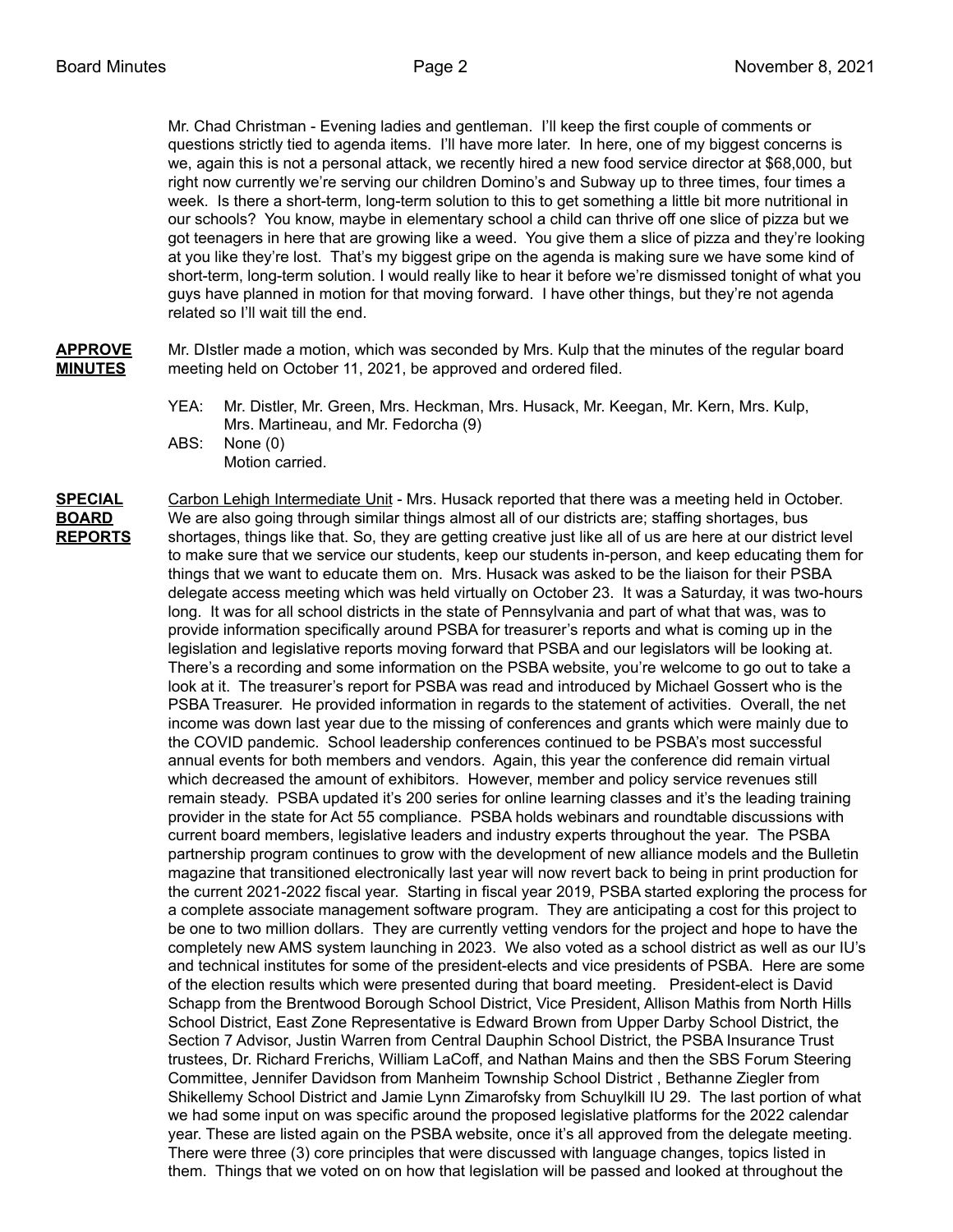**SPECIAL** 2022 year. The first core principle is to support an effective child-centered publication which deals **BOARD** with curriculum and instructional policy. Student assessments including graduation requirements, **REPORTS** special education, career and technical education and strategies for our struggling schools. Core (**cont.**) principle two (2) was around strengthening the work of local school boards, which includes personnel issues, staffing evaluations, collective bargaining, pension funding. And then the core principle three (3) which is support for increased equity and accountability includes charter school reform, funding formula, uses of local taxes and property tax. There is more in each of those core principles they are listed once they get posted on the PSBA website. Recommend you guys go look at them. There are legislation people who are out there who are legislation will push for changes. So, if you have questions around some of those, it is going to our local legislation to help us get what we're looking for.

> Lehigh Career and Technical Institute - Mr. Fedorcha reported that they did have a meeting in October. He is happy to say that right now, we've been going through a process of classes being taken away and put onto a virtual platform because of COVID. Right now, we're back to full capacity and full learning and he's very happy about that. We are not going to have a board meeting in November. It is always a meeting of the whole in which we will be presented the budget and we will also be presented the auditor's report. So that is that November meeting and we will then come back in December with a regular board meeting. Other than that, one of the things that has been decided is that we will, once again this year, have a, not a graduation because we always do a senior awards program for our seniors who are going out. We will be having one, not virtually this year, it will be in-person, unless something happens dramatically with everything else. But, right now we're looking back to doing that. Unfortunately, because of the timing and so forth, we will not be able to do an open house in-person, so we will go back to the virtual. If you're interested in seeing that, please go on the LCTI website and you will be able to tune in and hear it. It will be on for about four (4) nights during that week that we would be having that open house.

Legislative Report - Mrs. Heckman reported that on November 12, a lawsuit that was started in 2014, is finally going to see it's day in court. It's something that school districts have been watching for seven years or longer. Six (6) districts sued Governor Corbett over the Basic School Funding saying that it's unconstitutional, doesn't provide equal education because education is based on or the school funding formula is based so much on property tax. So, obviously, districts with a better tax base are going to provide a higher dollar amount per student than districts with a lower tax base. Six districts, one of which is our neighbor, Panther Valley, you can actually livestream the trial if you are that interested, as I think maybe some of us are. So this will be something we will be following closely because the outcome of this could obviously change education in Pennsylvania. This afternoon, Governor Wolf announced that he would possibly be lifting the mask mandate on January 17. There's no information except for what she just said. So, we'll hope for the best, keep looking for more information and more guidance.

Lehigh Carbon Community College - Mr. Green reported that they also had some legal information given to them at their last meeting and that was our speaker. The first thing that came up that kind of concerned him was if the President's reimbursement plan goes into effect, how will that affect LCCC. And, essentially what they said is that whatever you're charging tuition now, the federal government will reimburse you. Unfortunately, at LCCC of all the community colleges in the state, we have the second lowest tuition rate which means we'll end up getting a lot less money than everybody else. Because we've done a good job in holding the costs down, now we're going to wind up paying for that. Where's the money going to come from? We're looking at 5-6% inflation. The state for four (4) years now has put no extra money in community colleges. They put no money in capital improvements. So, there's nothing coming from the state. The federal could possibly be fixed. Where else do they go? They're going to come back to the local school districts and it's going to be the property owners of the district are going to be forced to pick up the cost of that "tuition reimbursement", that "free tuition". I don't think you have to make \$450,000 to be involved in that, you just have to own a property. The next thing, there was big excitement in Harrisburg because they're opening another community college in Erie County. So, there's a big bureaucracy in Harrisburg who's all excited about opening this college. But, then at the same time they're reporting that the SHE system has had such declining enrollment that they are going to close or consolidate six (6) SHE school systems, State Higher Education. So, on one hand we have a big bureaucracy who's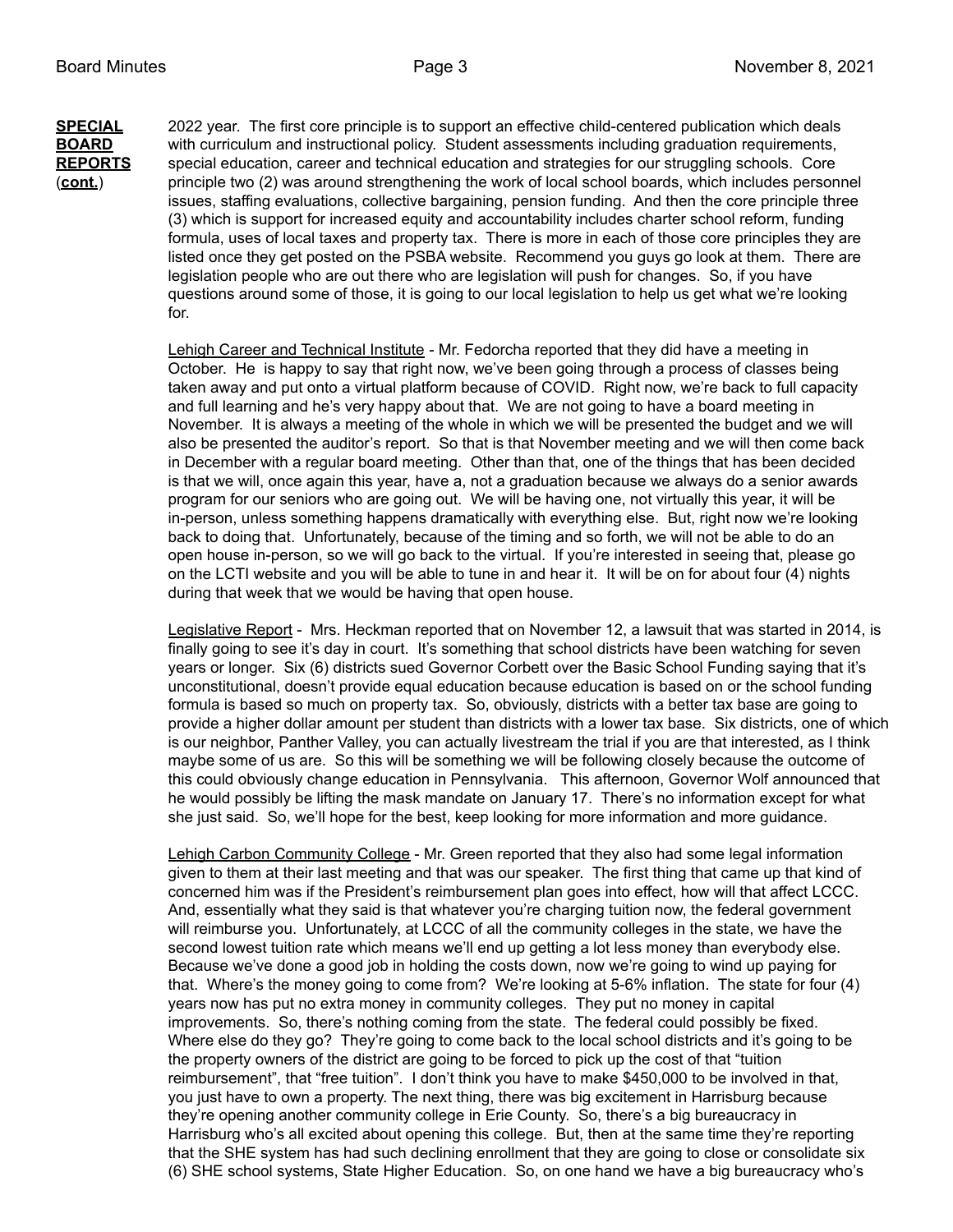**SPECIAL** all excited about opening a community college, another one who's all excited because we're closing **BOARD** SHE system schools and maybe just get rid of all. I don't know. That didn't make a whole lot of sense **REPORTS** to me either. I don't know where we're gonna come up with the money with the inflation that's going (**cont.**) on and that's concerning.

### Committee Reports and/or Meetings:

- ➢ Minutes of the Education/Policy Committee Meeting held on November 1, 2021
- $\triangleright$  Minutes of the Community Relations Committee Meeting held on November 1, 2021
- ➢ Minutes of the Technology/Buildings and Grounds Committee Meeting held on November 3, 2021
- ➢ Minutes of the Finance Committee Meeting held on November 3, 2021

Student Representatives to the Board Report - Ms. Danielle Dougherty started with the sports report. It's super exciting and important to recognize our fall sports teams this year. Our awards night for fall athletes was on November 3 and it was at the stadium. It was a little chilly but it was still a nice time. The field hockey, cross country, football, cheerleading, girls' soccer, and boys' soccer teams presented awards for outstanding players, reported on their seasons and recognized their seniors. Paige was a senior for our girls' soccer so it was nice to see her presented as a senior. After the ceremony at the stadium, each sport moved to their areas and presented pins and varsity letters. Danielle got her pin for her junior year playing soccer. For the fall sports, we had our major award winners. We had outstanding cross country runners Jared Thomason and Emma Smith. For outstanding field hockey players, we had Zoe Hathaway and Olivia Horninger. For outstanding girls' soccer, we had Caitlin Kirk and Sophia Lear. And, for outstanding boys' soccer players, we had Bryce Lopinto and Ethan Kunkle. Football awards will be decided at the conclusion of their season. Football won Saturday in the District 11 playoffs 43-14 over Minersville. They will play in the District 11 2A championship game versus Palmerton at Lehighton at noon. Paige and I both play soccer and we made it to the district semifinals last week. Unfortunately, we lost that game, 1-0. It was a heartbreaking game and it was sad for everyone, especially seniors. We still had fun playing and are excited for how far we got this year. We have winter sports starting Friday, November 19 which are boys' and girls' basketball and wrestling.

Ms. Paige Craddock started off with Homecoming. As everyone knows, our dance was cancelled which was really unfortunate but we still had a great pep rally which I think was a complete success considering that we did it outside this year. So, I think we're trying to consider maybe doing that more in the future. Everyone was just a little more excited because we didn't have to wear masks and overall it was a nice experience. Along with that, we had our spirit week so we gave out awards for that and the parade that also went very, very nice, very smooth. She congratulated the football team for winning 63-30. She's looking forward to seeing them in the future. Student council, we held our fall blood drive November 21 in the high school gym which had a very nice turnout. It was nice that we had it inside again. We also had senior dress up day which was October 29. Student council provided prizes for best female costume and group costume. We had a lot more participation which probably had to do with everyone actually being able to be in school. Paige was a sumo wrestler. Patriot Club will be hosting spirit day on November 11 in honor of Veterans' Day. Our high school students have been asked to wear red, white and blue or camo to honor veterans. Northern Lehigh Theatre will be presenting All Together Now which is a collection of Broadway songs. She is not sure if they are streaming that online. That is happening November 12 at 7:00 p.m. and on Sunday, November 14 at 2:00 p.m. Another student council thing, we're doing adopt a family and Toys for Tots. Our communities will be meeting soon to prepare for those because that usually happens around Christmas time. Boxes for Toys for Tots will be located around the school and then Adopt a Family, usually like the teachers do. Years in the past, we've been having difficulty getting teachers especially with everything going on with COVID. We'd really appreciate it if teachers could step up and help Adopt a Family because a lot of people are really in need. American Education Week will be occurring November 15 through the 19th. Student council will be giving out thank you cards to the high school teachers to show our appreciation for them. So, thank you guys for everything that you guys do. The Powderpuff game will be November 18 and the first set will begin at 4:00 to 4:50. The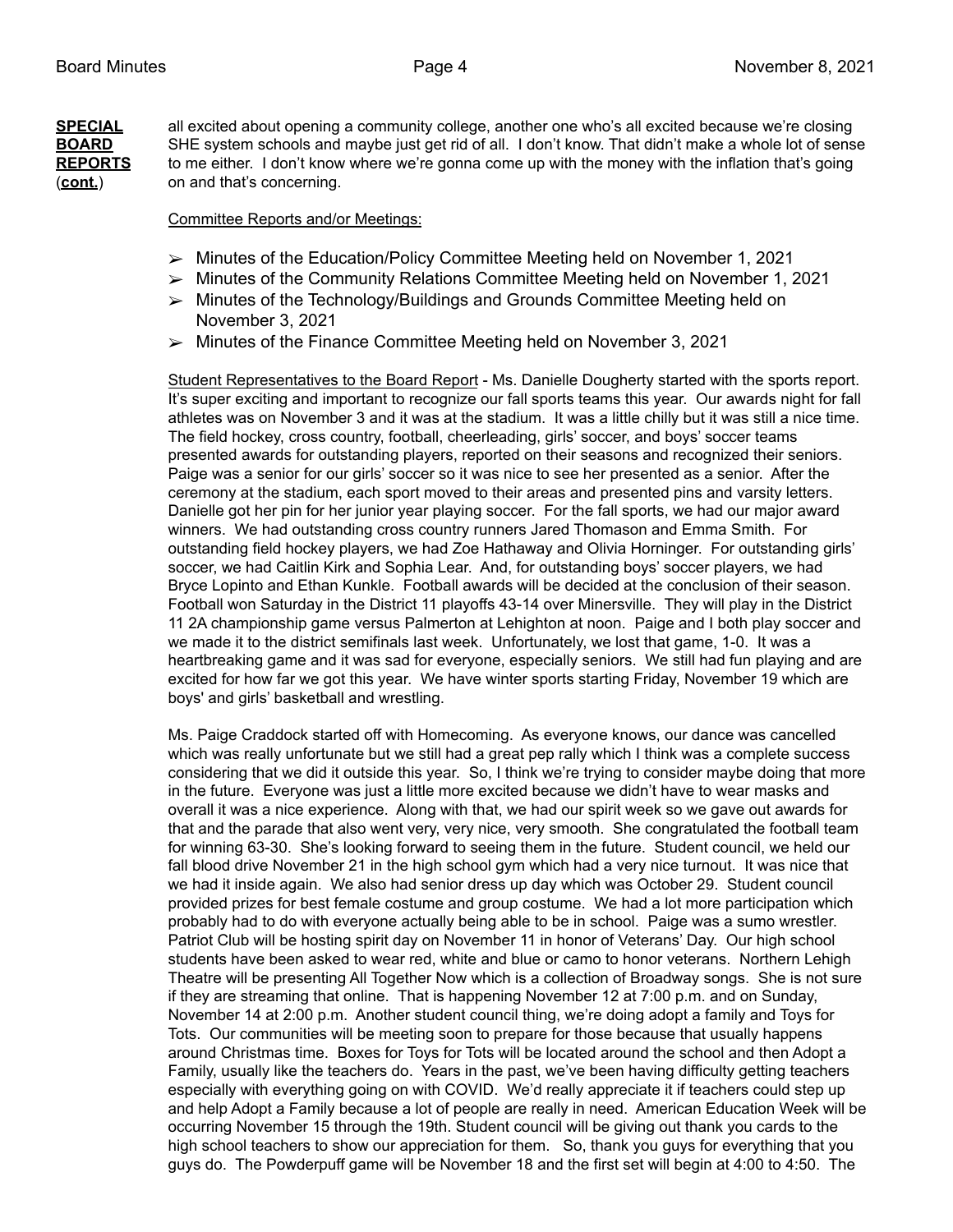**SPECIAL** freshman girls will be playing the juniors. Sophomores will be playing the seniors and the **BOARD** championship game will be between whatever two win. As of right now, every class is participating. **REPORTS** The games are in honor of veterans. Each class will be representing a different branch. The seniors (**cont**.) are doing Navy, she's not sure what everyone else is doing. Student council will be hosting a Spirit Day on November 19. The theme for that has not been decided.

> Mrs. Martineau commented that she doesn't know the exact region, but she thinks our marching band won the championship for Region 2. Mr. Link commented that that is correct, Tournament of Bands, and they were the highest scoring for all size classes. He believes it was the fourth consecutive time they received such an honor.

> Solicitor's Report - Attorney Kristine Roddick reported that the Professional Standards and Practices commissions, they may propose changes to the code of professional practice and conduct that governs educators. And, some of the amendments include adding standards addressing appropriate boundaries and in appropriate communications including inappropriate communications via electronic means. The amendments also add or expand standards for addressing misrepresentation and document fraud.

### Assistant Superintendent's Report - No report.

Business Manager's Report - Mrs. Molitoris reported on the ESSER grants spending this month. There was a packet at the board members' seat with standings as of October 31, 2021. ESSER I monies we originally received \$324,000in that grant and that grant is totally expended. ESSER II, currently our allocation was \$1,458,000. We have spent to date \$371,000, giving a subtotal of a little over a million, \$1,086,000 left to spend there. We have encumbrances, actual purchase orders sitting out there of items that we have not received yet for \$341,000, with a remaining balance of \$745,387 not spent. We do have the earmarked with a spending list. We discussed some of those spendings at our committee meetings, buildings and grounds with that, the middle school kitchen eating up probably a good 96% percent of that money that is in there. That money is what's remained as undetermined is zero. That money will be spent once we finish everything that we have earmarked and planned for that money. ESSER III is 2.9 million. \$590,000 has to be earmarked for learning loss, which is our summer school program that happened last summer and will continue for the next three (3) years. To date, spent out of this grant is \$431,000. Subtotals still remaining to spend is 2.5 million. Of that 2.5 million, we have nothing encumbered at this time because most of the spending list that is the 2.1 million are for professional positions, that summer learning program. So, it's things that are not tangible that we have purchase orders for. Remaining left in this grant that we have not spent and nothing is earmarked for now is \$398,000. That is undetermined money at this point in time where we're still just holding out, not sure what we're going to use that money on. The last page, we originally had an announcement that they had an ESSER III second allocation. That allocation for us was \$229,000 but that money is really stringent on what we can use it for. It has to be so much set aside for learning loss. One percent set aside for after school programs and one percent set aside for summer enrichment. We are currently working on how we're spending that money determined in these classifications.

Mrs. Molitoris reported that we completed our 2020-2021 final audit which happened at the end of October. We received our numbers back the other day. On the board agenda this evening is allocation for fund balance. As discussed at finance meetings, our money that we realized and we're putting back into fund balance this year, we are earmarking some of that money for our debt service bond payments that are due to come back and start being paid during the 2022-2023 school year. So, hopefully some of the money we recoup this year will be able to be used to offset those costs because moving forward we're looking at about 3.2 million dollars a year over the next about eight years that we're going to have to pay for bond payments.

Superintendent's Report - Mr. Link began his report by turning some time over to Mr. William Smeltzer who is here from the PSBA and he's going to present two (2) of our school board members with some years of achievements acknowledgements.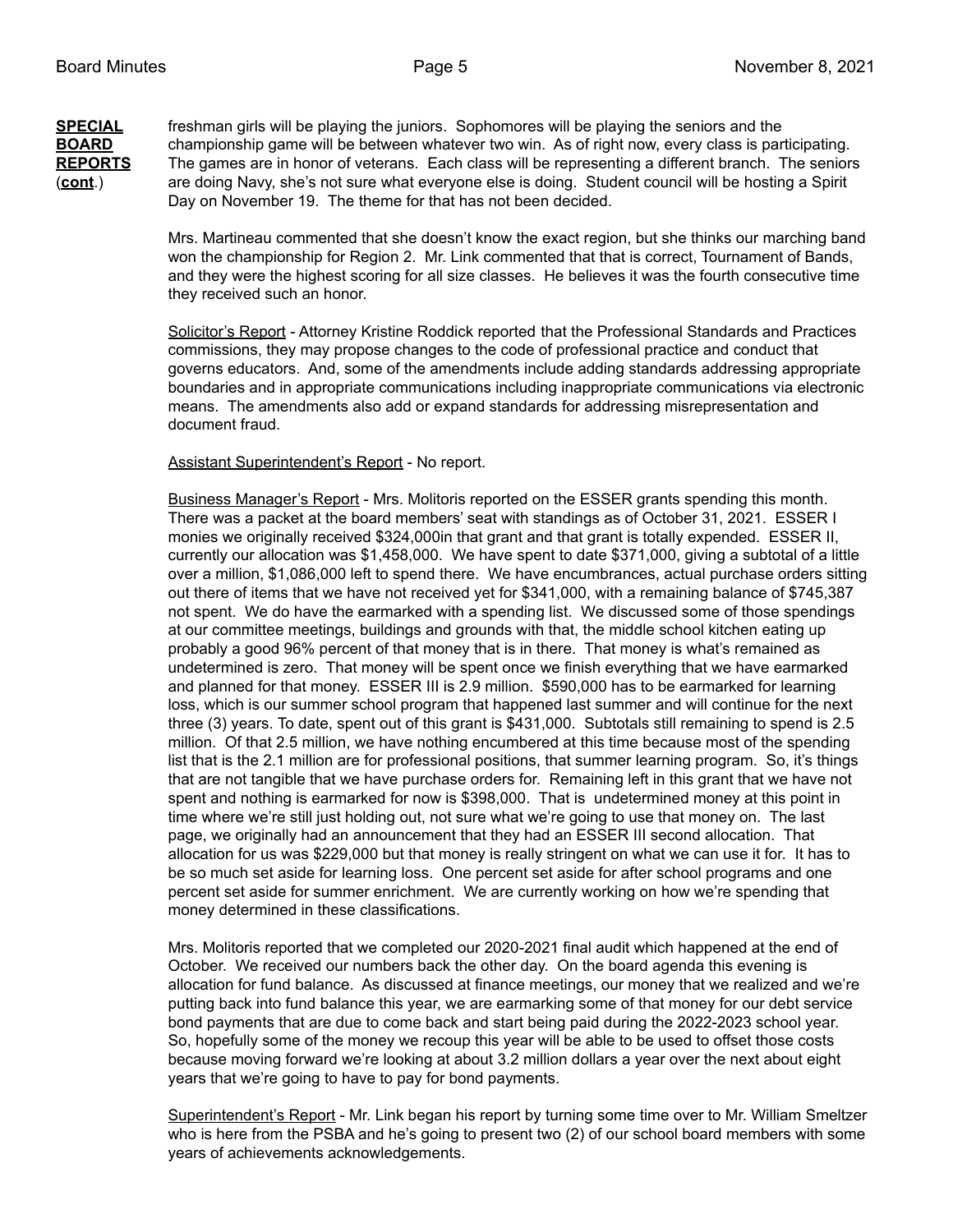**SPECIAL** Mr. William Smeltzer introduced himself. He is here on behalf of the Pennsylvania School Board **BOARD** Association to honor two school board directors for their years of dedication and service to the **REPORTS** Northern Lehigh School District. School board service has long been a crucial part of our nation's (**cont.**) legacy and its commitment to public education. As the first school boards association in the United States, PSBA has a rich history with more than 125 years of service. The consummate school directors are described as ethical, principled individuals with a deep desire to serve. They believe in the value of our public schools and local control of public education for the benefit of all students. Today, school districts are expected to offer more services along with world-class instruction with limited resources. These expectations provide a tremendous challenge for school directors who are unpaid volunteers who give up their time to contribute to the schools and communities they serve. Schools' continued efforts to provide high quality continuous education to all students during the pandemic further highlights the key role school directors play in educating our children. For more than 35 years, PSBA has been recognizing the contribution of dedicated local school directors with long-term service. The honor roll is the association's way of thanking those individuals who exemplify leadership by giving unselfishly of their time and talents for the betterment of the public school serving students across this great commonwealth. It gives him immense pleasure to recognize Mr. Robert Keegan for his eight years of service and Mr. Mathias Green for his forty-four years of service. Mr. Keegan and Mr. Green accepted the award. Board members and the audience applauded and Mr. Hill took pictures. Close to 50% of school directors serve one four-year term, so 44 years, you get a nice plaque. Mr. Link congratulated Mr. Green and Mr. Keegan.

> Mr. Link welcomed back Mrs. Rachel Strucko. Mrs. Strucko presented at our Education/Policy meeting last week on the SHINE program offered by Lehigh Carbon Community College (LCCC) and we decided that we'd have her share some information with the entire school board because tonight, on the agenda, is an item to approve a summer camp offering through the SHINE program.

> Mrs. Strucko went over some key specifics about the proposal. So, in October we did have LCCC submit for a \$20,000 proposal for a Lehigh County Covid-19 release non-profit grant. We chose to write that grant specifically with Northern Lehigh because it's a wonderful partnership we already have with the district. We really wanted to model the two-week summer camp after our existing SHINE program that we have in Carbon and Schuylkill Counties. The project was developed with the Northern Lehigh School District of choice. If the grant is approved, the camps will support students' educational progress by addressing the learning gaps directly attributed to Covid-19. The camps would be operated at no cost to the Northern Lehigh School District. The camp would provide two-week camps at both Peters and the Slatington Elementary School. Based on the proposal with the adequate grant funding, Peters Elementary will serve 25 students, 1st & 2nd, and then Slatington camp will host 30 students in 4th & 5th grade. The camps were planned to run Monday through Friday, 8:30 to 2:00 and they will provide transportation. They will also provide breakfast and lunch, meeting the federal nutrition guidelines. The program will be grant appropriate instruction targeting ELA as well as math concepts, utilizing our inquiry-based STEM curriculum. Then the last Friday of the week, we will take all the students to our brand new Makerspace on main campus which we're currently developing and we'll do a whole college experience today with our professors and our SHINE teachers just giving them a hands-on experience at our institution to walk around and see what college life is really like. So, we're super excited about this partnership and she really hopes they get the funding to support the program. Mr Link added that if the camp goes well, this could be an opportunity to expand into an after-school program moving into next school year and beyond for our students. Again, hopefully we can partner with LCCC to make that after-school program also available to our students in the elementary buildings at no cost.

> As Danielle and Paige had mentioned earlier in their student reports, this upcoming week is American Education Week from November 15-19. The board and administration is so very appreciative of the work and dedication put forth by all of our employees, be it our school teachers, our counselors, our nurses, our paraeducators, our food services department, our school police officers. Everybody truly works together to support our students. So, next week we will be offering some small tokens of appreciation being sent to the buildings for our employees. Again, thank you to all our employees for everything you do, not only during this week but every day throughout the school year and well into the summer. Mr. Link acknowledged the Lehigh Valley Educators Credit Union, they have donated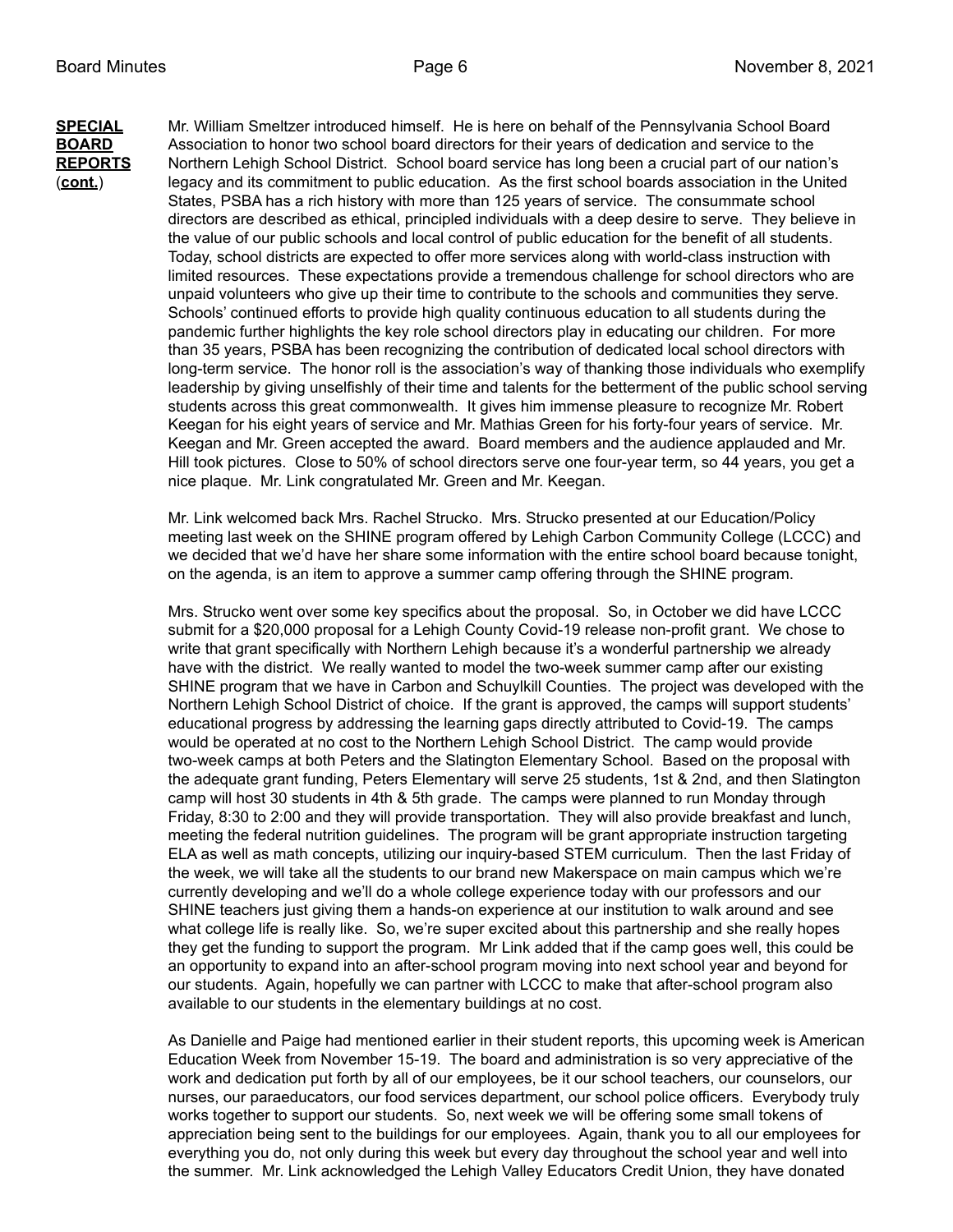**SPECIAL** \$3,000 to support our Backpack Buddies program. They continue to be a generous donor to our **BOARD** Backpack Buddies program for multiple years now. Lehigh Carbon Community College, LCCC, truly **REPORTS** are great partners, they have donated five (5) microscopes to our high school science department (**cont.**) and they've also donated furniture to Peters Elementary from their early intervention program. We are appreciative of the generosity of LCCC back to the Northern Lehigh School District. An anonymous donor has donated \$200 towards water bottles for NLSD students. This is the amount necessary above and beyond the allocated ESSER funds for the bottles. We are now able to receive the proof of paperwork so that's the specs that they're going to send us with our branding on it from a vendor for the bottles and we hope to process that purchase order next week. Every student in the district will receive a water bottle to use in our water bottle refilling stations. Another anonymous donor has donated 85 pounds of turkey for the Thanksgiving meals for our students. The turkeys are coming from Jaindal's Farms. As mentioned earlier by Director Heckman, today at approximately 2:00 p.m. we received notice from Secretary of Education, Noe Ortega, that it is anticipated that on January 17, 2022, the commonwealth K-12 masking requirements will return to local control. Additionally, clarifying guidance, including FAQ's, will be provided in the next few weeks from the Department of Education. So, we look forward to reviewing that guidance when it's released over the next couple of weeks. Mr. Link is happy to announce that NLSD will host a vaccination in partnership with Bechtel's Pharmacy on Tuesday, November 16, 2021, from 4:00 to 7:00 p.m. at the Northern Lehigh Middle School. The clinic will be held for students ages 5 to 11 years old. Students 12 and older, their parents and guardians should contact Bechtel's Pharmacy directly to schedule an appointment to receive a vaccination if they so desire at the pharmacy in Slatington. Mr. Link announced that the holiday dinner will be hosted on December 6, 2021, at 6:00 p.m. in the Middle School annex for the board directors and administrators and our school board solicitor. That will be prior to the board reorganization meeting which will be held at 6:45 p.m. also on December 6, and then following that at approximately 7:00 p.m. will be our regular school board meeting. As a reminder, there are no committee meetings in December. Our next committee meetings will occur in January.

Executive An executive session was held at 6:30 p.m. at the Middle School Library for the purpose of Session **personnel and legal items.** 

**PERSONNEL** Mrs. Martineau commented that she's a little concerned they mentioned that there were allegations with Bradford Jones verbally abusing the girls. Mr. Fedorcha commented that in order to discuss it there needs to be a motion first.

> Mrs. Martineau made a motion, which was seconded by Mr. Distler, that the Board of Education approves the following personnel items:

Mrs. Martineau commented that she's not sure who brought it up but she's concerned if there are outstanding allegations. Are there records of those complaints anywhere? Mr. Link commented that before we discuss a particular individual, he's going to look to our solicitor. Attorney Roddick commented that the item can be tabled. Mrs. Martineau asked to table Item F. from the agenda until we can investigate what was brought to our attention this evening. Mr. Link recommended that we do not remove all of F., he would recommend just removing a name. The motion was amended to remove the first name under Item F.

Mrs. Martineau made a motion, which was seconded by Mrs. Kulp, that the Board of Education approves the following personal items with the exception of Item F. 1:

Mr. Link asked Mr. Geist, Athletic Director, to please describe to us the timelines for moving forward. Mr. Geist commented that at this point since there is a particular individual that you're going to remove, on November is the opening of our winter sports. So at that point, depending on how the board wants to act, we can move forward and then work with the HR department and get clearance on any type of personnel maneuver but November 19th is the start of our winter season. Mr. Link asked if there was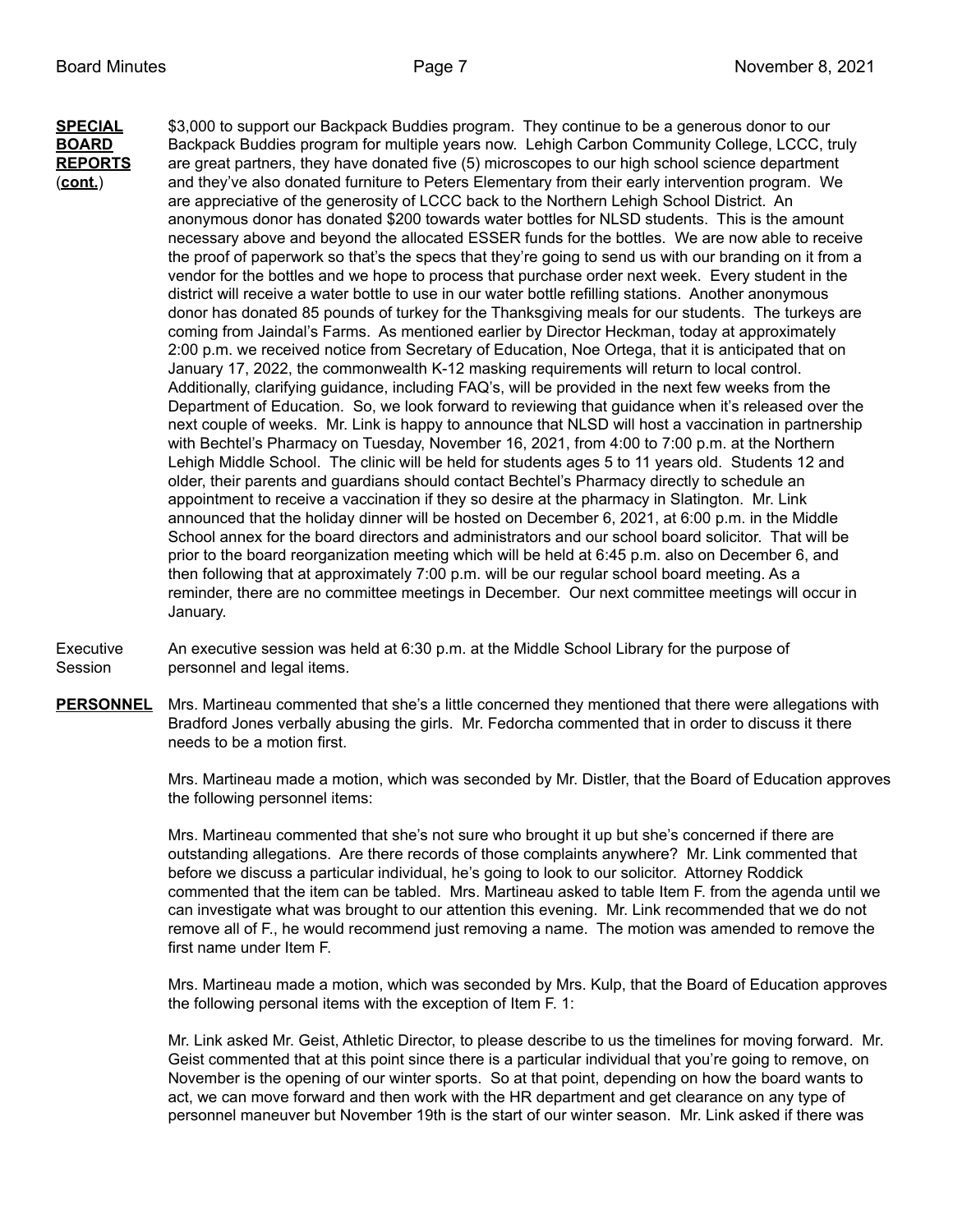| <b>PERSONNEL</b><br><u>(cont.)</u>          | anyone else available on staff that can move into that position. Mr. Geist commented that on staff, he's<br>not aware of anybody at this particular point but there are possibilities. Mr Fedorcha looked to the<br>solicitor with his remarks, in doing so, we will not be violating any one's personal Attorney Roddick<br>commented that the only thing that's on the table is to remove the vote on him. |  |  |  |
|---------------------------------------------|--------------------------------------------------------------------------------------------------------------------------------------------------------------------------------------------------------------------------------------------------------------------------------------------------------------------------------------------------------------------------------------------------------------|--|--|--|
| Retirement/<br>Resignations<br>K. O'Donnell | With regret, accept the retirement resignation of Kay O'Donnell from her position as Custodian,<br>effective February 17, 2022. Mrs. O'Donnell will be retiring from the Northern Lehigh School District<br>after 7 years of service.                                                                                                                                                                        |  |  |  |
| S. Green                                    | Accept the resignation of Shawn Green from his positions as Game Worker and National Reading<br>Olympics, effective October 13, 2021.                                                                                                                                                                                                                                                                        |  |  |  |
| J. Schneck                                  | Accept the resignation of Jacob Schneck from his position as Middle School Boys' Basketball Coach,<br>effective immediately.                                                                                                                                                                                                                                                                                 |  |  |  |
| Appointment<br>Non-<br>Instructional        | Tara Williams*<br>Assignment:<br>Cafeteria/Hall Monitor - Slatington Elementary<br>\$13.87/hour<br>Salary:<br>November 8, 2021<br>Effective:<br>*60 Working Day Probationary Period                                                                                                                                                                                                                          |  |  |  |
|                                             | Adrienne Jackson* **<br>Assignment:<br>Human Resources (HR) Generalist<br>\$50,000 (prorated)<br>Salary:<br>November 15, 2021<br>Effective:<br>*60 Working Day Probationary Period<br>** Pending Verification of Missing Personnel File Items                                                                                                                                                                |  |  |  |
| Appointment<br>Administrative               | Nichole Fink<br><b>Director of Food Services</b><br>Assignment:<br>\$68,000 (prorated)<br>Salary:<br>Effective:<br>November 1, 2021                                                                                                                                                                                                                                                                          |  |  |  |
| <b>Substitutes</b><br>Non-<br>Instructional | Motion to appoint the following individuals as substitute custodians for the 2021-2022 school year at<br>the 2021-2022 substitute rate as approved on the Supplemental Personnel Salary Schedule:<br>Cole Hankee<br>John Kline                                                                                                                                                                               |  |  |  |
|                                             | Motion to appoint the following individual as substitute paraprofessional for the 2021-2022 school year at<br>the 2021-2022 substitute rate as approved on the Supplemental Personnel Salary Schedule:                                                                                                                                                                                                       |  |  |  |
|                                             | Tara Williams - Slatington Elementary Only                                                                                                                                                                                                                                                                                                                                                                   |  |  |  |
| Instructional                               | Motion to appointment the following substitute teachers for the 2021-2022 school year at the 2021-2022<br>substitute teacher rates as approved on the Supplemental Personnel Salary Schedule:                                                                                                                                                                                                                |  |  |  |
|                                             | Angela Everett - Elementary - Peters Elementary Only<br>Kristina Stopper - Guest Teacher<br>Caitlyn Stout* - Guest Teacher<br>*Pending Verification of Missing Personnel File Items                                                                                                                                                                                                                          |  |  |  |
| Family<br>Medical<br>Leave                  | Approve the request of employee #7004 to take a medical leave of absence beginning on or about<br>October 6, 2021, for their own medical reasons. Employee is requesting to use accumulated sick and<br>personal days. Upon exhaustion of eligible days, employee is requesting an unpaid family medical<br>leave. Employee plans to return to their position upon release from their physician.             |  |  |  |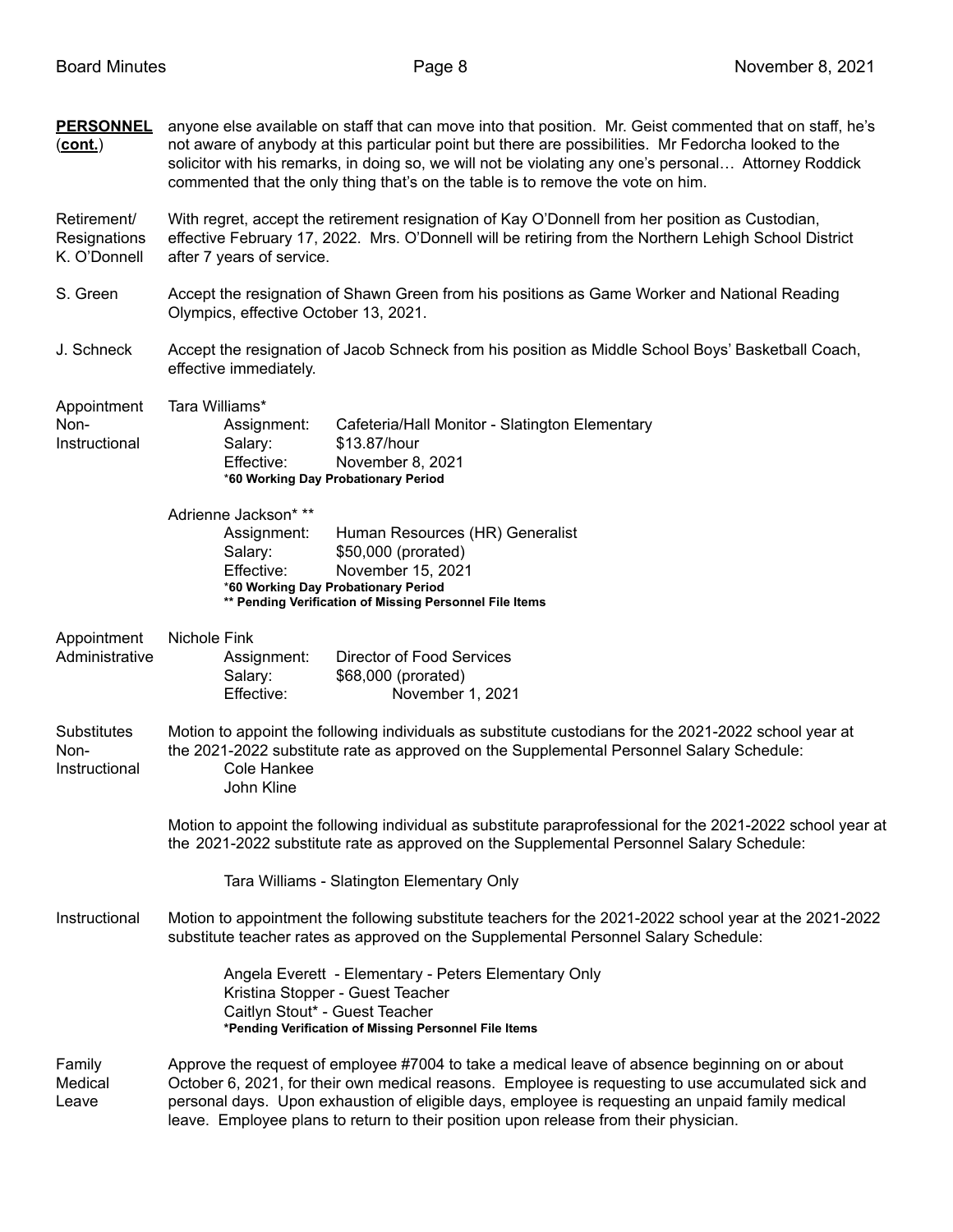| <b>PERSONNEL</b><br>$(cont.)$                  | Approve the request of employee #1115 to take approximately a six week medical leave of absence<br>for their own serious health reasons beginning on October 22, 2021. Employee requests to use sick<br>days during their leave of absence and plans to return to their current position upon release from their<br>attending physician. |                               |                                                                                                                            |  |  |  |
|------------------------------------------------|------------------------------------------------------------------------------------------------------------------------------------------------------------------------------------------------------------------------------------------------------------------------------------------------------------------------------------------|-------------------------------|----------------------------------------------------------------------------------------------------------------------------|--|--|--|
| Co-<br>Curricular<br>Appointments<br>2021-2022 | <b>Bradford Jones</b><br>Assistant Girls' Basketball Coach (MS)<br>\$5136 (Tabled)<br>William Watkins*<br>Assistant Girls' Basketball Coach (JV)<br>\$5136<br>*Pending Verification of Missing Personnel File Items                                                                                                                      |                               |                                                                                                                            |  |  |  |
| Co-<br>Curricular<br>Volunteers<br>2021-2022   | Samuel Yadush<br>Assistant Boys' Basketball Coach                                                                                                                                                                                                                                                                                        |                               |                                                                                                                            |  |  |  |
|                                                | YEA:<br>ABS:                                                                                                                                                                                                                                                                                                                             | None $(0)$<br>Motion carried. | Mr. Distler, Mr. Green, Mrs. Heckman, Mrs. Husack, Mr. Keegan, Mr. Kern, Mrs. Kulp,<br>Mrs. Martineau and Mr. Fedorcha (9) |  |  |  |
| <b>POLICY</b>                                  | Mrs. Heckman made a motion, which was seconded by Mrs. Martineau, that the Board of Education<br>approves the following policy items:                                                                                                                                                                                                    |                               |                                                                                                                            |  |  |  |
| <b>Board Policy</b><br><b>First Reading</b>    | first reading.                                                                                                                                                                                                                                                                                                                           |                               | Approve school board policy #150 - Title I Comparability of Services - Programs, as presented after the                    |  |  |  |
|                                                | Approve school board policy #622 - Federal Fiscal Compliance - Finances, as presented after the first<br>reading.                                                                                                                                                                                                                        |                               |                                                                                                                            |  |  |  |
| <b>Board Policy</b><br>Second<br>Reading       | Approve school board policy #122 - Extracurricular Activities – Programs, as presented after the second<br>reading.                                                                                                                                                                                                                      |                               |                                                                                                                            |  |  |  |
|                                                | Approve school board policy #123 - Interscholastic Athletics - Programs, as presented after the second<br>reading.                                                                                                                                                                                                                       |                               |                                                                                                                            |  |  |  |
|                                                | Approve school board policy #123.2 - Sudden Cardiac Arrest – Programs, as presented after the second<br>reading.                                                                                                                                                                                                                         |                               |                                                                                                                            |  |  |  |
|                                                | YEA:                                                                                                                                                                                                                                                                                                                                     |                               | Mr. Distler, Mr. Green, Mrs. Heckman, Mrs. Husack, Mr. Keegan, Mr. Kern, Mrs. Kulp,<br>Mrs. Martineau and Mr. Fedorcha (9) |  |  |  |
|                                                | ABS:                                                                                                                                                                                                                                                                                                                                     | None $(0)$<br>Motion carried. |                                                                                                                            |  |  |  |
| <b>CONFER-</b><br><b>ENCES</b>                 | Mrs. Kulp made a motion, which was seconded by Mr. Green, that the Board of Education<br>approves the following conference items:                                                                                                                                                                                                        |                               |                                                                                                                            |  |  |  |
| S. Molitoris<br><b>PASBO</b>                   | Sherri Molitoris - PASBO Conference - March 8-11, 2022 - Hershey Lodge - Hershey, PA -<br>Registration: \$349.00; Lodging: \$526.14; Travel: \$73.92; Meals: \$75.00 - Total Approximate Cost:<br>\$1,024.06 - Funding: Business Office Budget                                                                                           |                               |                                                                                                                            |  |  |  |
| S. Pyne<br>PDE SAS<br>Institute                | Scott Pyne - PDE SAS Institute - December 6-8, 2021 - Hershey Lodge - Hershey, PA - Registration:<br>\$150.00; Lodging: \$319.68; Travel: \$87.92; Meals: \$50.00 - Total Approximate Cost: \$607.60                                                                                                                                     |                               |                                                                                                                            |  |  |  |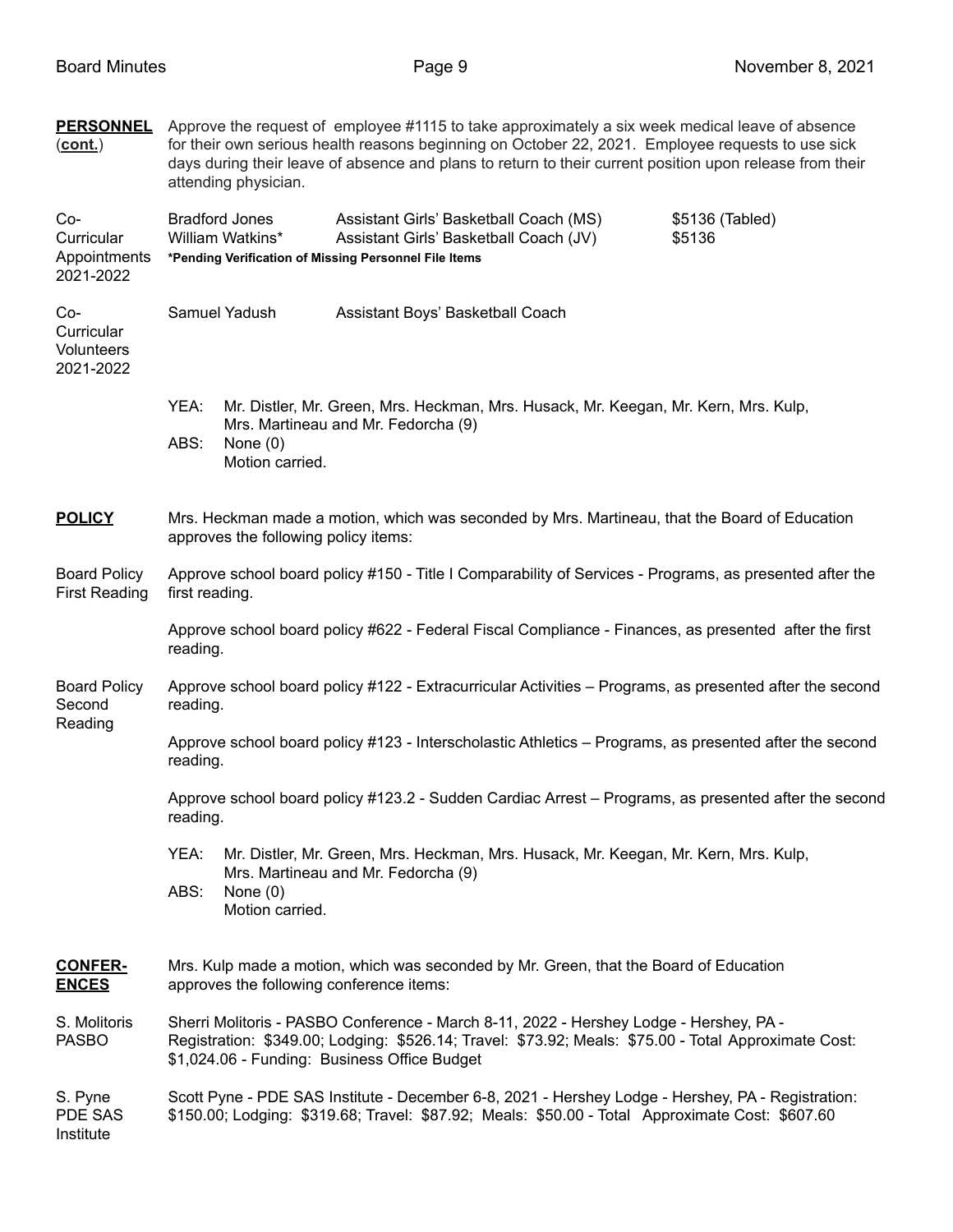| <b>CONFER-</b><br><b>ENCES</b><br>(cont.)               |                                                                                                                                                                                                                                                                                                           |                                                                                                                                                                                                                                                                                                |  |  |  |
|---------------------------------------------------------|-----------------------------------------------------------------------------------------------------------------------------------------------------------------------------------------------------------------------------------------------------------------------------------------------------------|------------------------------------------------------------------------------------------------------------------------------------------------------------------------------------------------------------------------------------------------------------------------------------------------|--|--|--|
| S. Pyne<br>PDE Data                                     | Scott Pyne - PDE Data Summit - March 21-23, 2022 - Hershey Lodge - Hershey, PA - Registration:<br>\$175.00: Lodging: \$374.12: Travel: \$87.92; Meals: \$50.00 - Total Approximate Cost: \$687.04                                                                                                         |                                                                                                                                                                                                                                                                                                |  |  |  |
| Summit                                                  | YEA:<br>ABS:                                                                                                                                                                                                                                                                                              | Mr. Distler, Mr. Green, Mrs. Heckman, Mrs. Husack, Mr. Keegan, Mr. Kern, Mrs. Kulp,<br>Mrs. Martineau and Mr. Fedorcha (9)<br>None $(0)$<br>Motion carried.                                                                                                                                    |  |  |  |
| <b>CURRIC-</b><br><b>ULUM AND</b><br><b>INSTRUCTION</b> | Mrs. Martineau made a motion, which was seconded by Mrs. Heckman, that the Board of Education<br>approves the following curriculum and instruction items:                                                                                                                                                 |                                                                                                                                                                                                                                                                                                |  |  |  |
| <b>Smart Music</b>                                      | As per the recommendation of the administration, Education/Policy Committee and Finance Committee,<br>purchase a 3 year (11/9/21-6/30/24) Smart Music license for the elementary band program at a cost of<br>\$3,304.67, funding through ESSER grant for learning loss.                                  |                                                                                                                                                                                                                                                                                                |  |  |  |
| Heggerty<br>Videos                                      | As per the recommendation of the administration, Education/Policy Committee and Finance Committee,<br>purchase Heggerty Phonemic Awareness Videos at a cost of \$79.98 for 1 year, funding through ESSER<br>grant for learning loss.                                                                      |                                                                                                                                                                                                                                                                                                |  |  |  |
| <b>Fifty Nifty</b><br><b>Activity Books</b>             | As per the recommendation of the administration, Education/Policy Committee and Finance Committee,<br>purchase Fifty Nifty Activity Books at a cost of \$849.49, funding through ESSER grant for learning loss.                                                                                           |                                                                                                                                                                                                                                                                                                |  |  |  |
| Zearn                                                   | As per the recommendation of the administration, Education/Policy Committee and Finance Committee,<br>purchase Zearn for Peters Elementary School and Slatington Elementary School at a cost of \$2,500 per<br>building for the 2021-2022 school year, funding through ESSER grant for learning loss.     |                                                                                                                                                                                                                                                                                                |  |  |  |
| Spanish<br><b>Textbooks</b>                             | As per the recommendation of the administration, Education/Policy Committee and Finance Committee,<br>purchase a classroom set of textbooks with 5-year digital license for the 8th grade Intro to Spanish<br>course at a cost of \$6,878.50, funding through district Curriculum and Instruction budget. |                                                                                                                                                                                                                                                                                                |  |  |  |
| S'More<br>Subscriptions                                 |                                                                                                                                                                                                                                                                                                           | As per the recommendation of the administration and Finance Committee, purchase four 1-year<br>(11/9/21-11/9/22) S'More subscriptions to be used by building and district administration at a cost of no<br>more than \$600 total, funding through respective building and department budgets. |  |  |  |
|                                                         | YEA:<br>ABS:                                                                                                                                                                                                                                                                                              | Mr. Distler, Mr. Green, Mrs. Heckman, Mrs. Husack, Mr. Keegan, Mr. Kern, Mrs. Kulp,<br>Mrs. Martineau and Mr. Fedorcha (9)<br>None $(0)$<br>Motion carried.                                                                                                                                    |  |  |  |
| <b>NEW</b><br><b>BUSINESS</b>                           |                                                                                                                                                                                                                                                                                                           | Mr. Distler made a motion, which was seconded by Mr. Green, that the Board of Education approves<br>the following new business item:                                                                                                                                                           |  |  |  |
| <b>Trustee</b><br><b>LCHBC</b>                          |                                                                                                                                                                                                                                                                                                           | Appoint the Business Manager or their designee to serve as the trustee on behalf of the Northern Lehigh<br>School District in the Lehigh County Health Benefits Consortium and Dental Plan Consortium.                                                                                         |  |  |  |
| <b>LTCC</b><br>Representa-<br>tives                     | Appoint Sherri Molitoris as the Northern Lehigh School District representative and reappoint Heather<br>Kenyon as alternate representative to the Lehigh Tax Collection Committee (LTCC).                                                                                                                 |                                                                                                                                                                                                                                                                                                |  |  |  |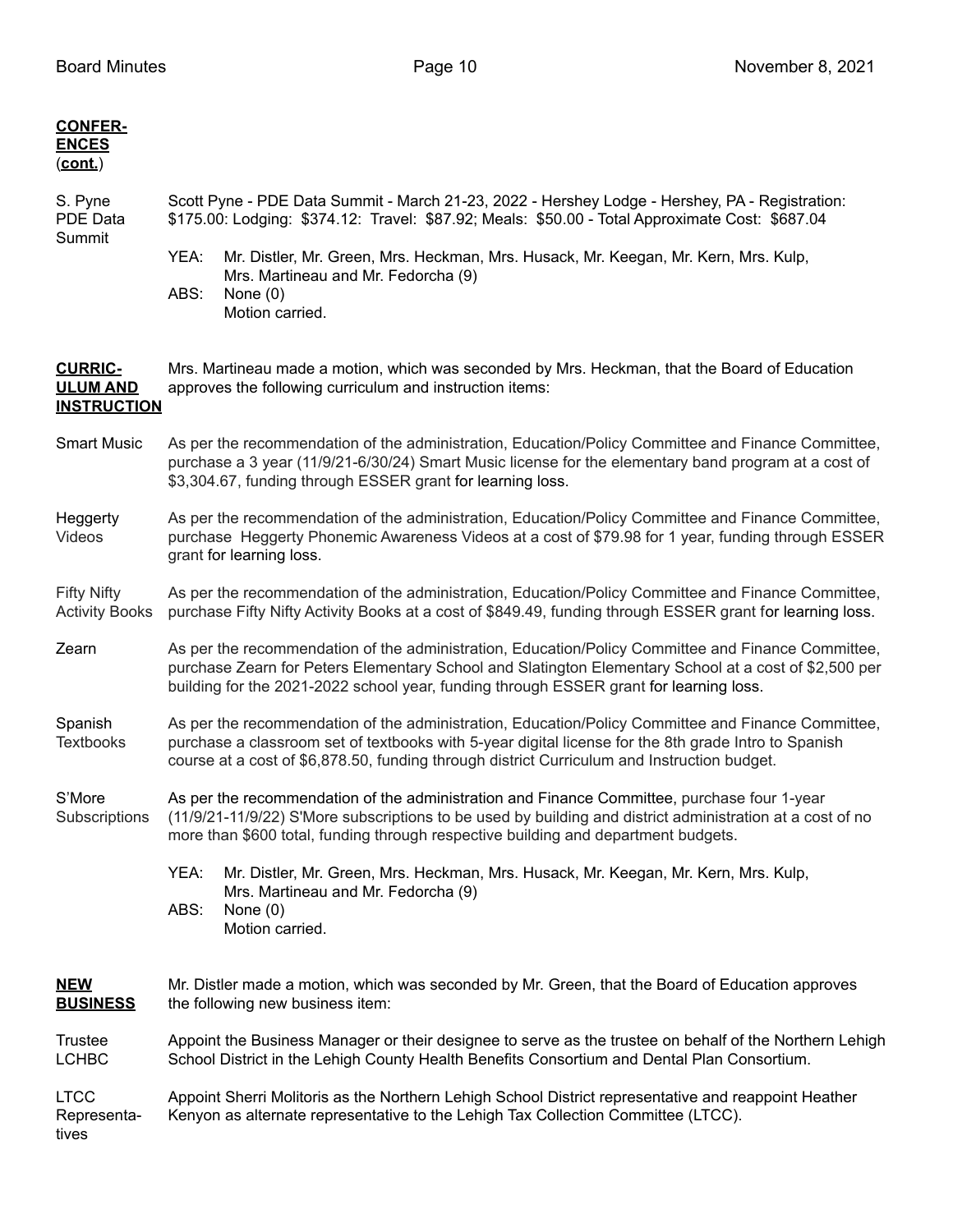| <b>NEW</b><br><b>BUSINESS</b><br>(cont.) |                                                                                                                                                                                                                                                                                  |  |  |  |  |
|------------------------------------------|----------------------------------------------------------------------------------------------------------------------------------------------------------------------------------------------------------------------------------------------------------------------------------|--|--|--|--|
| <b>SHINE</b><br>Summer<br>Program        | Per the recommendation of the administration and Policy/Education Committee, approve the Lehigh<br>Carbon Community College SHINE Summer Program for the 2021-2022 school year at no cost to the<br>Northern Lehigh School District.                                             |  |  |  |  |
| Agreement                                | HR Generalist Approve the new Salary and Benefit Agreement between the Northern Lehigh School District and the<br>Human Resources (HR) Generalist.                                                                                                                               |  |  |  |  |
|                                          | YEA:<br>Mr. Distler, Mr. Green, Mrs. Heckman, Mrs. Husack, Mr. Keegan, Mr. Kern, Mrs. Kulp,<br>Mrs. Martineau and Mr. Fedorcha (9)<br>ABS:<br>None $(0)$<br>Motion carried.                                                                                                      |  |  |  |  |
| <b>FINANCIAL</b>                         | Mr. Kern made a motion, which was seconded by Mr. Keegan, that the Board of Education approves<br>the following financial items:                                                                                                                                                 |  |  |  |  |
| Financial                                | Approve the Following Financial Reports:                                                                                                                                                                                                                                         |  |  |  |  |
| Reports                                  | 1. General Fund Account month of July, August, September 2021<br>2. NLHS Student Scholarship Account month of October 2021<br>3. NLHS Student Activities/Clubs Account month of October 2021                                                                                     |  |  |  |  |
| List of<br><b>Bills</b>                  | Approve the Following List of Bills:                                                                                                                                                                                                                                             |  |  |  |  |
|                                          | 1. General Fund months of October & November, 2021<br>2. Cafeteria Fund months of October & November, 2021                                                                                                                                                                       |  |  |  |  |
| Abatement/<br>Exoneration                | Approve abatement/exoneration requests of per capita taxes, for the residents that fall within the<br>guidelines, as presented.                                                                                                                                                  |  |  |  |  |
| Barracuda<br>Backup<br>Server            | As per the recommendation of administration and the Technology/Buildings and Grounds<br>Committee, approve the purchase of the Barracuda Backup Server Unlimited Cloud Storage<br>Subscription at a cost of \$8,664.00, funding through the Technology Department budget.        |  |  |  |  |
| AED<br>Inspection<br>2-Year Contract     | As per the recommendation of administration and the Technology/Buildings and Grounds<br>Committee, approve the 2-Year contract for AED inspection through School Health at a cost of<br>\$9,709.00, funding through the PCCD Competitive Grant and Buildings and Grounds Budget. |  |  |  |  |
| <b>NRG Tridium</b><br>Software           | As per the recommendation of administration and the Technology/Buildings and Grounds<br>Committee, approve the NRG Tridium Software service agreement for HVAC system upgrade at<br>a cost of \$4,900.00, funding through the Buildings and Grounds Budget.                      |  |  |  |  |
| SafeTransport<br>Upgrade                 | As per the recommendation of administration and the Technology/Buildings and Grounds<br>Committee, approve the SafeTransport hardware upgrade at a cost of \$9,900.00, funding through<br>the PCCD Competitive grant.                                                            |  |  |  |  |
| Parent<br>Transportation<br>Contract     | As per the recommendation of the administration and the Technology/Buildings and Grounds<br>Committee, approve the transportation contract at the IRS reimbursement rate with the parent of<br>Student #2390257.                                                                 |  |  |  |  |
| Parent<br>Transportation<br>Contract     | As per the recommendation of the administration and the Technology/Buildings and Grounds<br>Committee, approve the transportation contract at the IRS reimbursement rate with the parent of<br>Student #3190178.                                                                 |  |  |  |  |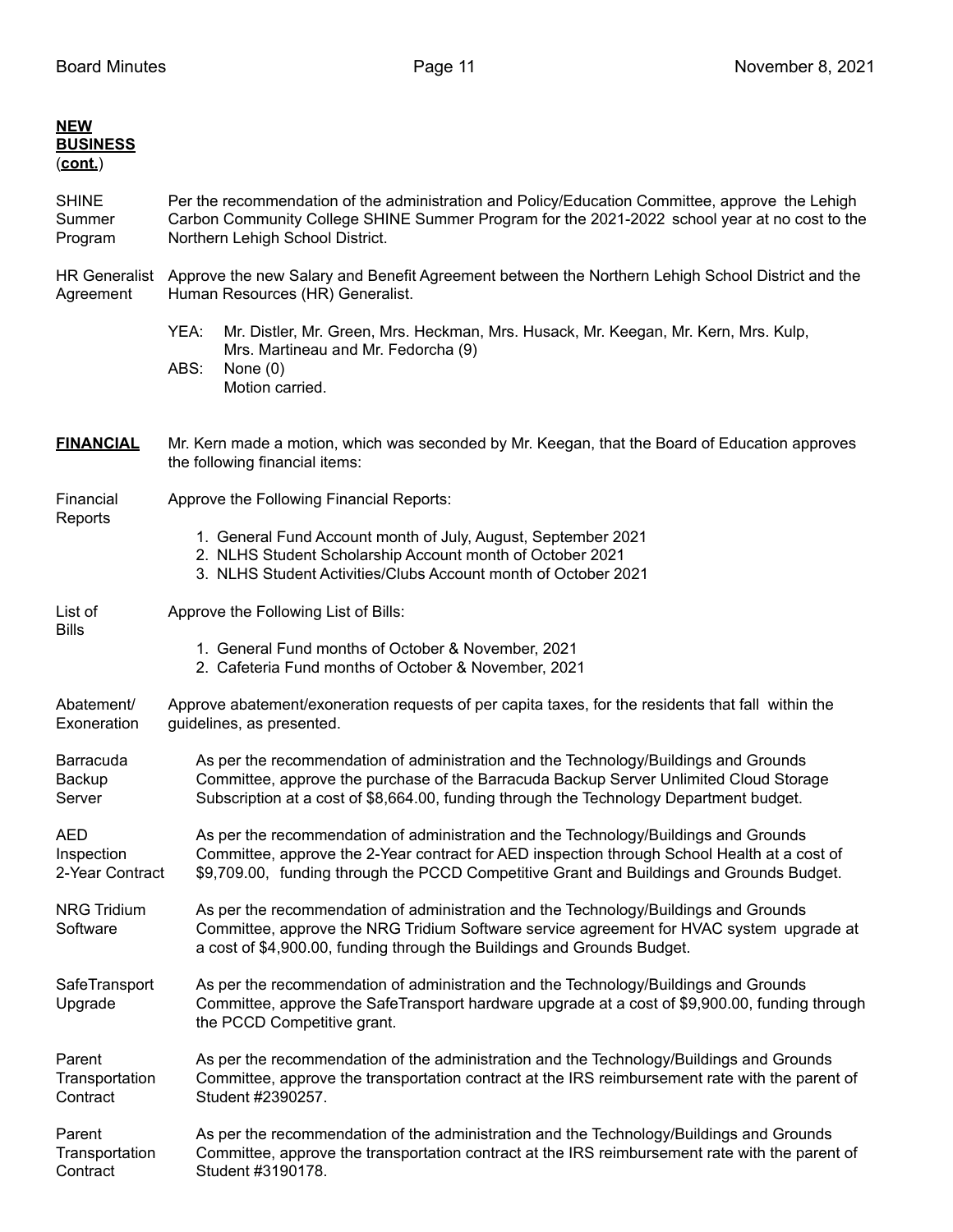### **FINANCIAL** (**cont.**)

Upgrade of As per the recommendation of the administration and the Technology/Buildings and Grounds Maintenance Committee, approve the new Verizon cell phone agreement for upgrade of the Maintenance cell Cell Phones phones, funding through the Buildings and Grounds Budget.

June 30, 2021

Fund Balance Approve to designate Fund Balance ending June 30, 2021 as follows:

| 1. Committed Fund Balance: |                |
|----------------------------|----------------|
| Health Insurance           | \$ 803.867.00  |
| <b>PSERS Increases</b>     | \$1.854.115.07 |
| <b>Total Committed:</b>    | \$2,657,982.07 |

### **2. Assigned Fund Balance:**

| 6. | <b>Total Fund Balance:</b>                                   |    |                | \$12,145,907.45 |  |  |
|----|--------------------------------------------------------------|----|----------------|-----------------|--|--|
| 5. | Nonspendable:                                                |    | \$             | 49,917.77       |  |  |
|    | <b>Total Restricted Fund Balances:</b>                       |    | \$             | 127,902.47      |  |  |
|    | <b>Slatington Elementary Student Actv:</b>                   |    | \$             | 1,088.91        |  |  |
| 4. | <b>Restricted Fund Balances:</b><br>High School Scholarship: |    | \$             | 126,813.56      |  |  |
| 3. | <b>Unassigned Fund Balance:</b>                              |    | \$2,124,126.70 |                 |  |  |
|    | <b>Total Assigned:</b>                                       |    |                | \$7,185,978.44  |  |  |
|    | <b>High School Scholarship</b>                               |    | \$             | 20,556.68       |  |  |
|    | <b>Refreshment Stand:</b>                                    |    | \$             | 23,257.71       |  |  |
|    | Peters Elementary SA                                         | \$ | 28,129.81      |                 |  |  |
|    | <b>Slatington Elementary SA</b>                              |    | S.             | 12,367.49       |  |  |
|    | <b>Future Debt Service Payments</b>                          |    | \$2,402,731.00 |                 |  |  |
|    | Long Range Maintenance                                       |    |                | \$1,865,586.33  |  |  |
|    | <b>Replacement Equipment</b>                                 |    |                | \$1,390,415.00  |  |  |
|    | 1:1 Computer Laptop Ins                                      |    |                | \$75,000.00     |  |  |
|    | Technology                                                   |    | \$             | 981,342.00      |  |  |
|    | <b>Assigned Current Yr Usage</b>                             |    | \$             | 386,592.00      |  |  |

- YEA: Mr. Distler, Mr. Green, Mrs. Heckman, Mrs. Husack, Mr. Keegan, Mr. Kern, Mrs. Kulp, Mrs. Martineau and Mr. Fedorcha (9)
- ABS: None (0) Motion carried.
- **LEGAL** Mr. Green made a motion, which was seconded by Mr. Keegan, that the Board of Education approves the following legal item:

Expulsion The Board agrees to expulsion hearing waiver for Student #2390014. Student and guardian have Hearing agreed to waive their right to a formal expulsion hearing in front of the School Board and have also Waiver agreed to disciplinary action outlined in the waiver. Approval

> The Board agrees to expulsion hearing waiver for Student #2590091. Student and guardian have agreed to waive their right to a formal expulsion hearing in front of the School Board and have also agreed to disciplinary action outlined in the waiver.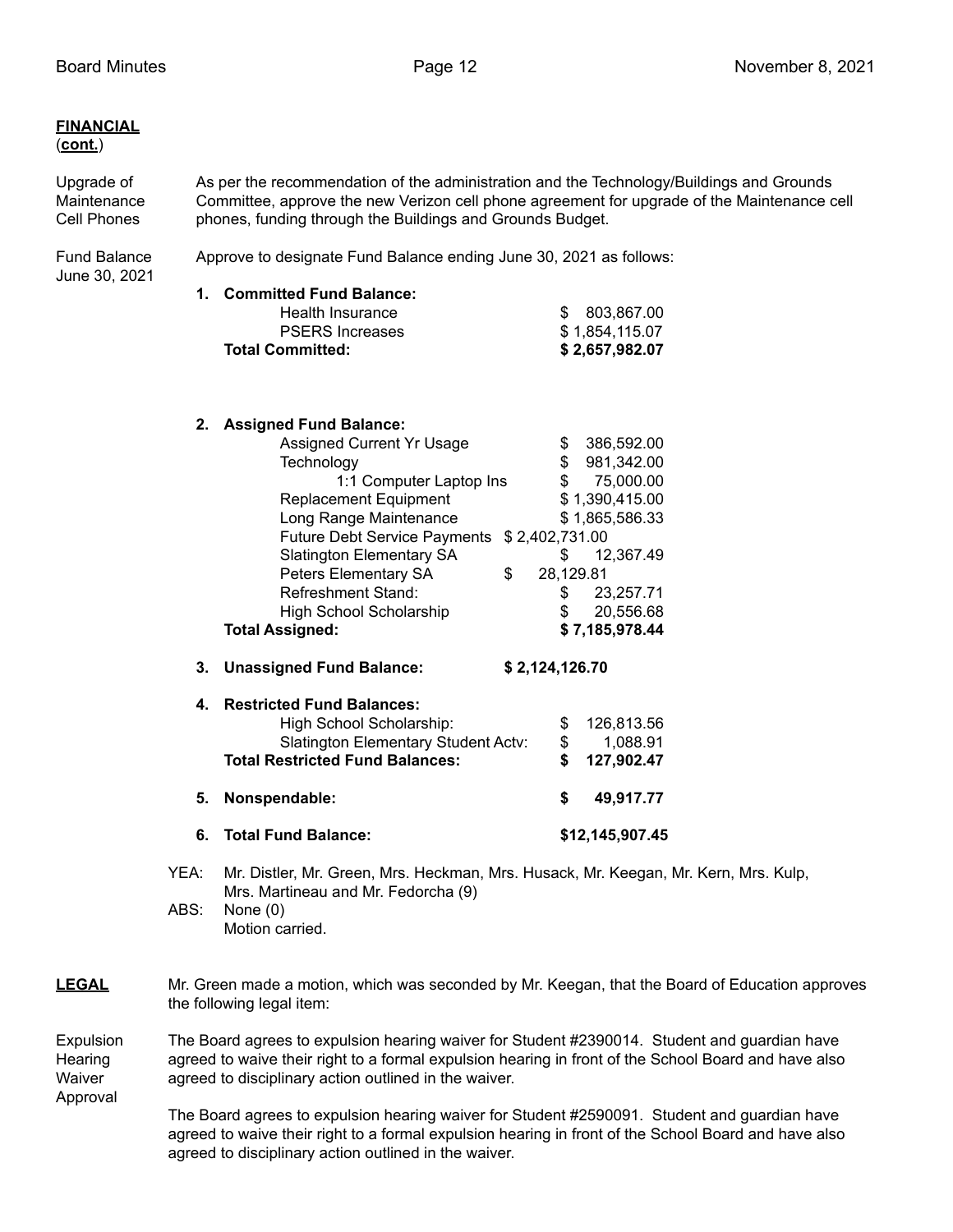**LEGAL** The Board agrees to expulsion hearing waiver for Student #2390043. Student and guardian have (**cont.**) agreed to waive their right to a formal expulsion hearing in front of the School Board and have also agreed to disciplinary action outlined in the waiver.

> The Board agrees to expulsion hearing waiver for Student #2790132. Student and guardian have agreed to waive their right to a formal expulsion hearing in front of the School Board and have also agreed to disciplinary action outlined in the waiver.

YEA: Mr. Distler, Mr. Green, Mrs. Heckman, Mrs. Husack, Mr. Keegan, Mr. Kern, Mrs. Kulp, Mrs. Martineau and Mr. Fedorcha (9)

ABS: None (0) Motion carried.

**INFOR-** Minutes of the Carbon Lehigh Intermediate Unit 21 Board of Directors meetings held on **MATION** September 20, 2021.

> Minutes of the Lehigh Carbon Community College Board of Trustees meeting held on September 2, 2021 and the Fall Fact Sheet.

Minutes of the Lehigh Career & Technical Institute Joint Operating Committee meeting held on September 22, 2021.

# **RECOG-** Mr. Fedorcha recognized the guests. **NITION**

**OF** Mrs. Natalie Snyder - This has to do with Governor Wolf's reporting today and I just want to ask the **GUESTS** board to please make sure that when we are considering what we are doing with the masking and removal of it, if that so be, that we take into consideration if recommendations are that mask must be worn for people who are unvaccinated, that you guys consider not doing that because it would be considered discrimination against people. So, I just want to say that whatever guidance Governor Wolf comes out with and his mandating of vaccines and all this stuff, as we know there are some vaccines being mandated but they're not truly mandates. You can get religious exemptions for these things. I just want to make it clear that people should have that right to have a religious or philosophical exemption from wearing a mask or a vaccine or receiving a vaccine.

> Mr. Chad Christman - Just to reiterate, January 17, the tentative day to relax masking, I would like to encourage the current board to reconsider your vote. And, again, this is nothing personal to you Mr. Link, to take back control of our Health and Safety Plan. Instead of having one person in control of the entire operation of what changes do or do not happen. Again, it's nothing personal, even if it was myself, it's just a tremendous burden to put on one person. I think it's almost reckless to have one person in control, that it would be nice to have a checks and balances system to make sure we have multiple people, multiple different views to make sure we're dotting our i's and crossing our t's. What has me a little nervous is, I'm hoping I'm wrong on this, but it sure looks like the writing is on the wall for next year for Tom Wolf to mandate vaccinations for all students in schools. I hope I'm wrong on that, I'm just making assumptions. If that does happen, I understand this year there has been a tremendous increase in the amount of students that are doing charter schools. And, I understand there's communication about charter reform which I admit needs to happen. If those mandates go into effect, I sure hope you guys are prepared for more people to be enrolled in charter schools because that will happen. The other thing I have a little bit of a concern of, actually I believe Mrs. Husack touched on it last time, we have an excess of a lot of ESSER funds that are going to a lot of positive things, very thankful for that, my concern is what happens when those funds are expunged at the same time or similar time that the LCTI bond is due. It seems like, I sure hope we have some planning in place to make sure we are funded appropriately without a massive tax increase that's going to really jeopardize all our residents, especially our seniors. Also, it's been a little bit, Mr. Green, I want to thank you for your input earlier. I enjoyed your education on the economics and taxes on that. That was good information to know, thank you. I just want to know, we can play the if,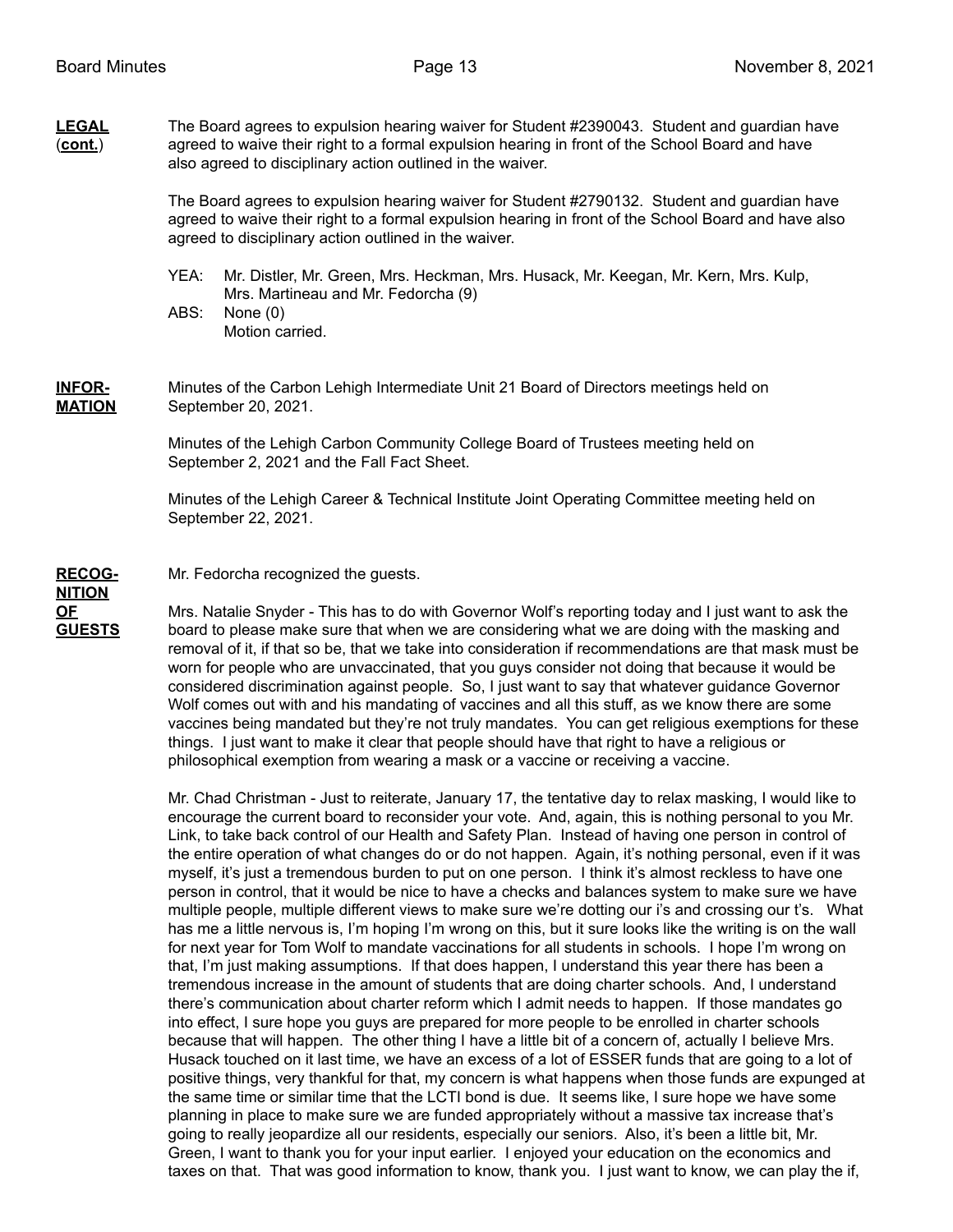and I could've, should've, would've all night, all night long until midnight. I just really hope that we're being careful here with these mandates and vaccinations, following these orders. In a couple years from now, again hopefully I'm wrong, if there's ever any medical issues that come from these vaccinations that become mandatory, starting here locally, who's responsible for those future lawsuits. There could be some pretty significant pending problems. Other than that, that's all I got.

Mr. Eric King passed on speaking.

Mr. Jason Fahringer - I'm a little bit emotional about this subject as it pertains directly to my son, Jackson, and I'm just going to try my best to read off of this, so I apologize if I'm not making eye contact. I'm not trying to be rude and my time is short. First thing I wanted to go over tonight was a time limit that's placed on parents who wish to address the board. I fully understand the need to keep these meetings moving, I've also been to my fair share of them both in person and virtually. On average, there's not a whole lot of parents that choose to speak, five or six of them you get an evening. That's really not a lot of time. I also feel that the constant reminders about our allotted time left is unneeded and at times comes across as rude and condescending. I would think that the board would want to hear from the community, feedback is a good thing, constructive criticism is a good thing. Listening to the parents of the district, the ones you represent, allows you insight into what our issues are. Not everyone can find childcare to attend these meetings. Not everyone can get out of work on time either. My boss was nice enough to let me out early tonight so that I could be here to meet the timeframes to sign up to speak in person. There are also a lot of people who are uncomfortable speaking publicly, myself included. I'm sure that the issues and concerns brought forth by the relatively few that attend are shared by many other parents in the community. Listening to us gives you a chance to check the collective temperature of the parents in this district. Five minutes is just not enough time in certain circumstances. My next topic of discussion is what really drove me to be here and that's the bullying, repeatedly, of my son Jackson. We've had multiple incidents on his bus and in the classroom. The first incident was on the bus where a kid hurled homophobic and racist slurs at him that I will not repeat in this building. My son did nothing wrong and his accounting of the events were corroborated by his peers and the bus driver as well as the principal. The offending child was given an assigned seat on the bus. About a week later the same child, again unprovoked, left his assigned seat, walked to the back of the bus where my son was and told him when he got off the bus that day, he was going to punch him in the face. That kid did exactly what he said he was going to do. Bus stopped, walked to the back and struck my son in the face two times. My son's story was again corroborated by his peers, those on the bus. Again, he did nothing wrong. So at that point, as a father, my patience has been exhausted. Once Jackson was back at school after a very long Corona quarantine, the same kid, along with a few other kids in Jackson's class, in the classroom this time, decided to call him gay and say that he likes boys. That day on his way home form the bus, the same kid that we've now had three incidences with, his sister called my son gay on the bus. Now that's four times in a very short school year, four times. Every single time that this has happened, the Slatington principal, I must say has done a phenomenal job. I'm asking politely for my extended time. If you choose not to give it to me, you may collectively do that, I don't have much more to say. Mr. Link said that you and your wife have both signed up so you can give time to each other. So that was corroborated again by multiple classmates. The very next week, one of the same kids called him gay, again in class. In all of these instances, my son has somehow managed not to namecall back or get physical with any of the other children. He is aware that if he is to defend himself, he would be in just as much trouble as all the other kids that are bullying him. I personally find that policy to be incredibly dangerous. You would collectively have me teach my child that he's not allowed to defend himself from being physically and verbally assaulted and I take issue with that. Your policy in regards to bullying, in my very humble opinion, has been an abject failure. You allowed the same kid to sit on the same bus and in the same class as my son after multiple incidents. How do you think that must feel for him at eight years old to know that a kid that has insulted him, punched him in the face, is allowed to sit in the same room. You're normalizing that behavior. All the while now, my kid, who's done nothing wrong, has to sit there and take it. Think about that for a minute, please. What would you tell your own children if they were in this situation and what would you do as parents? My wife and I have tried to teach our children that violence is not the answer to one's problems. We try to teach them the golden rule, treat others as you would like to be treated. It's a very simple thing to understand and thankfully my son has been listening. But, there comes a point where enough is enough and I am far past that point. I was raised to handle a bully in an entirely different way. I understand that was a different time and it's an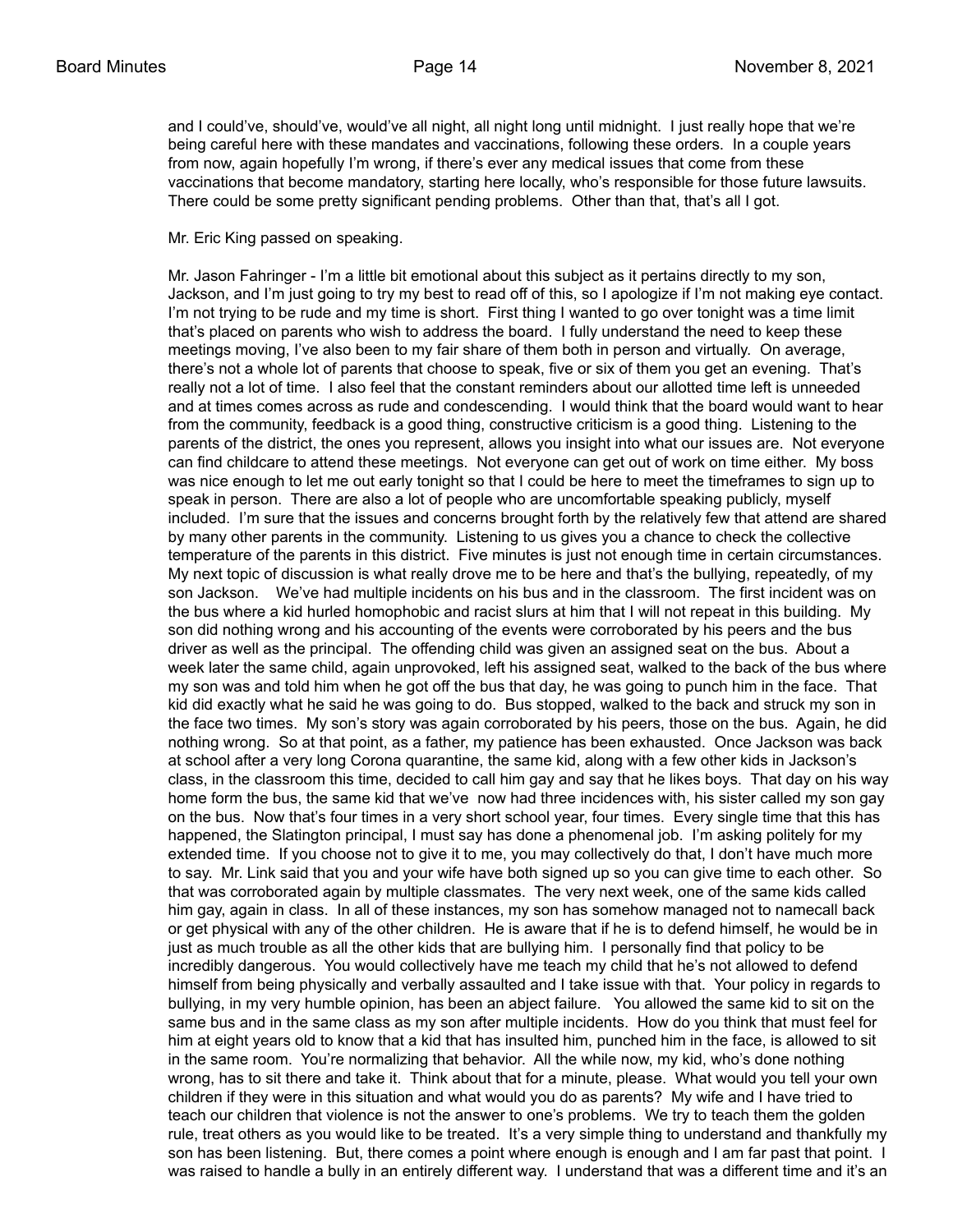entirely different world we now live in. I am not naive to that. I just feel that your policy and the way you choose to handle things creates a victim mentality and I am not okay raising a victim. I just want to make that very clear. My son is intelligent beyond his years emotionally and scholastically. These are very formative years for him and I do not think that the messages being sent by the district's policies are good for him now or in the long run.

Mrs. Tamara Fahringer - Mrs. Fahringer had someone speak on her behalf due to a vocal cord disorder. Mr. Brian Shaner read the letter. To support Jason Fahringer's comments, I would like to share with you some statistics on bullying. According to the National Center for Educational Statistics report in 2019, 20.2% of students report being bullied. On that same report, 41% of students who reported being bullied at school indicated that they think the bullying would happen again. According to a McAllen and Feeder 2013 report, school-based bullying prevention programs decreased bullying up to 25%. Forty-six percent of bullied students report notifying an adult at school about the incident. According to the CDC's 2019 report, students who experience bullying are at an increased risk for depression, anxiety, sleep difficulties, lower academic achievement and dropping out of school. Students who experience bullying are twice as likely as non-bullied peers to experience negative health effects such as headaches and stomachaches. Students who report being frequently bullied are at increased risk for suicide related behavior according to the CDC's 2014 report. Bullied students indicate that bullying has created a negative effect on how they feel about themselves, their relationship with friends and family, their schoolwork and their physical health, again, the National Center for Educational Statistics. As you already heard from Jason's speech, our son has been continually bullied this year both on the school bus and in the classroom. Let me remind you that Jackson has only been in school for approximately five weeks this year thanks to an unnecessary extended quarantine which kept him out of school for multiple weeks. He attended a charter school last year and is considering returning for multiple reasons. Unfortunately, our son has had an unwelcoming experience in the short time he has been at Slatington Elementary. Racial epithets and homophobic slurs are unacceptable. All these incidents were unprovoked as proven by the school investigation. So, one question that she wanted to ask is that can we please confirm that the audio and video is working on all transportation vehicles. Would anybody on the board be able to answer that question, at this point in time? And, if not at this moment, in time would they be able to provide that answer to Mrs. Fahringer? Mr. Link asked if Mr. Fedorcha would like him to answer that. Mr. Shaner commented thank you sir, no offense to you, I would like the board to answer that. These are your stakeholders, these are your constituencies of the people that vote for you. Can somebody on the board please provide an answer regarding the audio and video equipment on the transportation that the school provides? Mr. Fedorcha said that from the board, we assume and I use that very carefully because I know what it means to assume, that we do have that in place. If it is not in place, it is certainly not anything that the board is aware of. Mrs. Fahringer asked who is responsible to ensure the safety and quality of these video footage and quality on the transportation? I've contacted the transportation department; no response to multiple emails. So, who's monitoring the QA of those security measures? We don't know? We don't QA? Mr. Fedorcha commented that at this point, he hopes that the contract of our, contractor of our school buses are aware of the rules and regulations and whatever is established through policy is following that. Again, I apologize for the term assume, I can only assume that. Mrs. Fahringer commented, so reach out to the transportation company that we're contracted with to confirm that. Mr. Link commented that cameras are provided, monitored and serviced in conjunction between Brandywine Transportation Company and the Northern Lehigh School District as a joint effort. Mr. Shaner continued, so this leads me into the lack of anti-bullying education across the district that has been confirmed in-person by Dr. Stoker, Mr. Hauser and Mr. Strohl. As many of you are aware, there are a ton of anti-bullying resiliency and social and emotional learning opportunities available for the district. I attended the parent engagement meeting for the elementary and middle school last month and was taken aback by the lack of any programs, activities, or events for students and staff regarding these topics. As you recall, districts that have these programs in place have 25% less bullying that occurs. Unity Day was just a few weeks ago and our district did nothing. Can anyone explain why Northern Lehigh, who reports a great increase in bullying this school year alone, has not developed a solid program to address these issues. Can the board answer, is there an anti-bullying program that's in place? Mr. Fedorcha commented that he believes we have policies and such in place that have been approved by the board, yes. Mrs. Fahringer commented, education for the youth and staff on how to manage bullying in the schools? That's what I mean by bullying program. Mr. Link commented, I'll look to the board if they want this to be a Q&A at this time or if they want to just be a comment. I can assure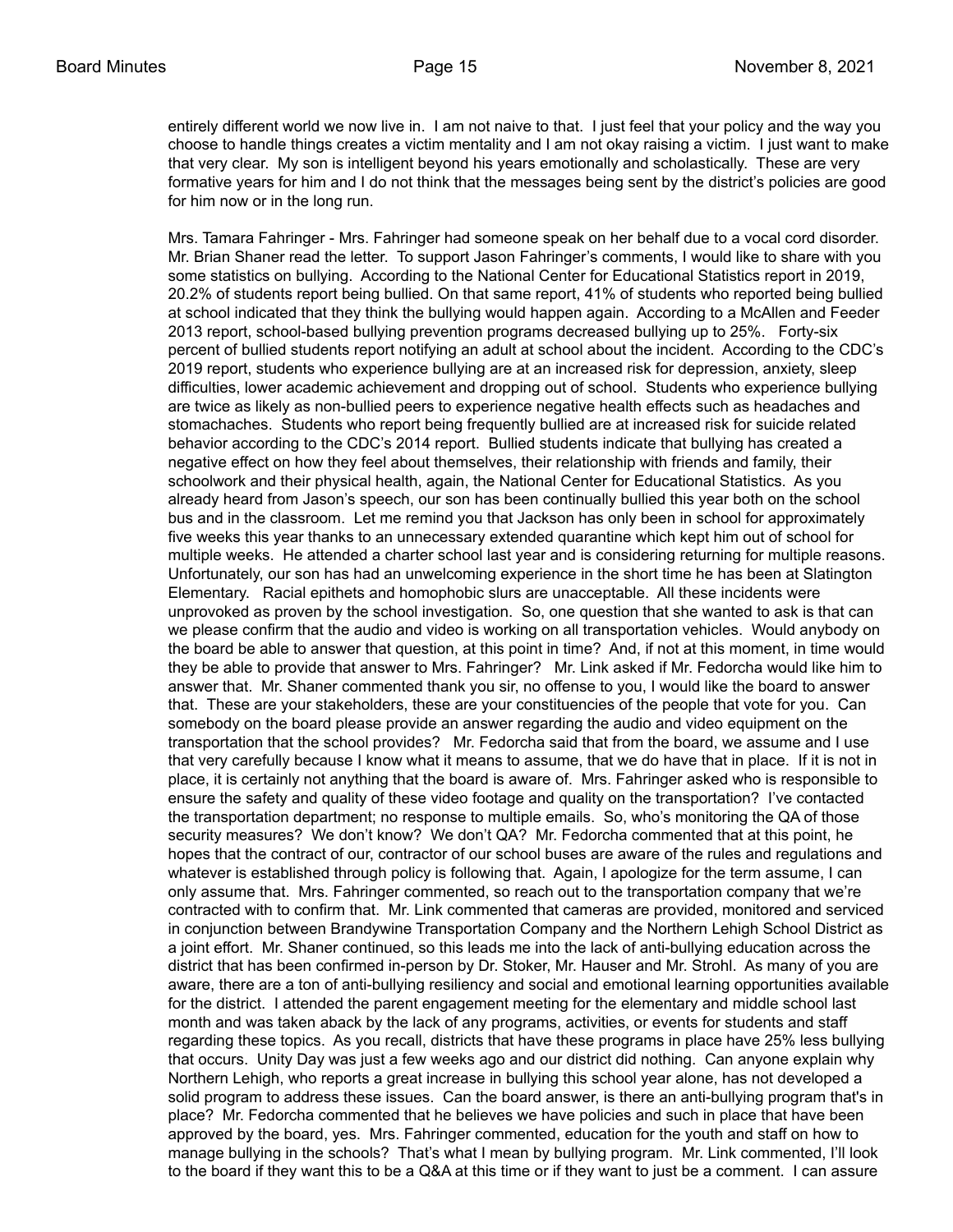you that all schools have positive behavior intervention and support programs actively being implemented and each building. Mr. Fedorcha commented that he would prefer not being Q&A only because we may not have the proper answers at this time and he doesn't want to get into a debate whether we have all those answers. So, we could take the questions and address it at the board level sometime. Mr. Link commented sure and he thinks it would be appropriate if administration maybe give a presentation on anti-bullying practices within Northern Lehigh School District that are currently in place. Mr. Fedorcha commented he thinks that would be great. Mr. Link reminded Mr. Shaner that we're down to about 30 or 40 seconds now, he's combined 15 minutes for the three of you. Mr. Shaner commented okay and continued. Can we explain why the only response, and the board will have to answer to this so I apologize this is my last question, can we explain why the only response to our ongoing emails is from Mr. Breiner? None of the emails, since the first incident of bullying has been communicated, have been addressed or acknowledged by the administration, school board members, the transportation department or others. A simple email acknowledging that a parent is struggling with some bullying by the school board, I think would go a long way and I don't think that's a lot to ask. Thank you very much for your time. I appreciate you letting me speak.

Mr. Link commenced that we have two online submittals for public comment. Mrs. Husack commented that the first one was received today, Monday, November 8, at 12:57 p.m., by Pauline Grady. Good evening, I hope this email finds you all well. I have a few questions in regards to tonight's agenda. My first question is regarding the conferences that are being attended at Hershey Lodge. In the past, as per meeting minutes, those who attended did not stay at Hershey Lodge, instead stayed at a cheaper hotel within the Hershey area. If we are trying to be fiscally responsible, why is lodging being approved at Hershey Lodge? This is a premiere resort that is incredibly expensive. There are cheaper options within miles of the lodge. Why has the district decided to put forth the money for such expensive lodging? Also, it is my understanding that these conferences can be attended virtually. Again, in the name of being fiscally responsible, why are those who registered not attending virtually? My next question would be in regards to the money set aside for water bottles for the student body. These water bottles were budgeted into the ESSER funds, yet here we are 3 months into school without the purchase of said water bottles. I noticed on the agenda tonight that someone donated \$200 for water bottles. Why did we accept a donation for water bottles when this is something that was already budgeted in the school year? My last question, but by far the most important in this email, is in regards to the food service program and the food that is currently being served to the student body. Dominos and Subway has been a constant go-to lunch for several weeks now. When they aren't being served Dominos and Subway, the food served is subpar, barely edible. Prisoners get fed better than the kids at our school and that is far from a joke. You recently approved the hiring of a new Food Service Director for the district with a salary of around \$68,000. I would hope that the disaster that currently is our food program will be at the top of the list of things to work on. We put together a Health and Safety Plan for COVID, with one current student currently ill with the virus, perhaps we should put together a plan for the food service department and attack that problem with the same vigor we do for COVID, maybe we;ll be able to get some well-rounded, healthy meals in the school for the kids. Thank you for your time. Mr. Link asked if the board would like any response to any of those questions? Mr. Fedorcha asked the board members if they wanted a response to them. Mr. Link responded. In response to the question about conferences, we have historically approved lodging at the site of the conference unless lodging is full at that site. We did a look back to 2014. In that case, when the site is full, we use other recommended sites supported by conference organizations which run shuttles to the alternate site to the site of the location. That has been our practice since 2014. That's when we stopped looking back. As far as virtual conferences, I will look to the board if that's the direction that they want to go. As far as the second question, we accepted, as noted earlier, we accepted the donation because we were contacted by someone who wished to remain anonymous but has specifically earmarked the money for water bottles. We are working with a vendor that has provided the best quote within the dollars allotted within ESSER for the purchase of the water bottles. So when an anonymous donor contacted us and said they wanted it to go towards water bottles, we accepted it. As far as the food services, just for some accuracy here, we have served Subway only once since the start of the school year, during that time, we've been making homemade soups to go with it. But, since the initial Subway offering, we have changed it to make our own sandwiches in-house and we are sourcing those products from local providers to make those sandwiches. Pizza we are getting from Dominos because the manufacturers have not had it available. So, the people that provide it to our suppliers have not been able to supply it in the bulk that we need.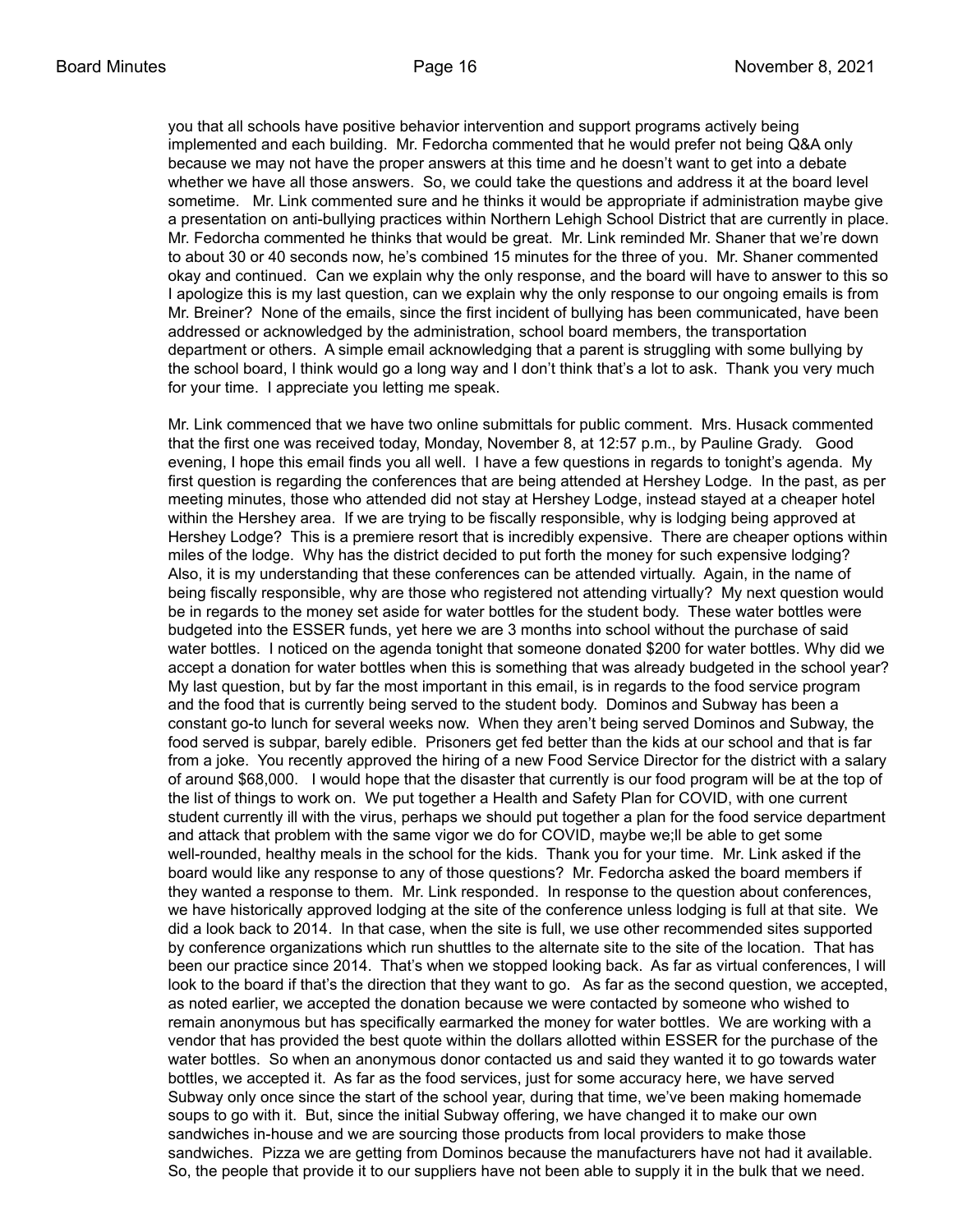This is a common barrier for school districts across the country right now. Reasons for Domino's and current changes regarding our weekly menu are because the manufacturers are not producing enough for the demand due to staffing issues. Vendors can't get truck drivers to get the product from the supplier to our kitchens. We had been down as far as eight, and currently down six positions in our food services department. There are staffing issues, not only in Northern Lehigh district but in all school districts and many employers regionally at the state level and across the nation. Our grocery vendor broke the contract for this school year the day after our first delivery was to arrive. The other vendor, US Foods, announced that they would no longer deliver. We had to drop back and figure out what we were going to do. They followed the provisions within those contracts to give us enough notice to say that they were opting out of the contracts. They are doing it because they don't have the personnel to produce the product or the personnel to get the product to us. We had to figure out how to get food for our children and we had to become very creative in doing so. As far as the comments about food barely edible, that's very subjective and he fully disagrees with that. Our food services department does a phenomenal job with the resources and staffing they have available and the product they have available. In fact, our breakfast and lunch participation has been higher this year than in any other year, looking back for 12 years. Our participation rates are 70-80% in all buildings for lunch. Usually we would serve about 30-40 breakfasts, we're now serving nearly 200 at the high school, that's just the high school. The feedback from the students is that they appreciate and they like the options that they have available. Mrs. Kulp commented that Mrs. Bahnick has personally gone and got items that we need to serve our students and I think she should be commended for that. Mr. Fedorcha commented that the vendor thing is an issue not only with schools, but with anyone. And, particularly, we are not getting the food that we had gotten. Our vendors are not there anymore. They are not doing the supplying. I compliment our current director for doing all she has done to make sure that we did have enough food to feed our children. But I also want to remind everyone that this is the same director who also through the entire time of Covid served meals to all of our students even those when we were not in school and had to do pick up. We tried to make sure that we gave a quality lunch to all kids, all children. I really need to say that I feel that we are doing that and I compliment particularly our food staff. Mrs. Husack said she'd like to make a comment on the conferences, in particular, the same reason that we all sit here and say we want the schools open is the same reason why I think it's super important that our staff, administration, teachers, district personnel are doing out and attending these conferences. It's education for our administrators. It's education for those people to come back to our district and make us bigger and better. Yes, Hershey Lodge might be expensive, but that is part of our district budget. It's part of things that make us better as a district. The idea is not to go out every week and do this but there are specific conferences out there that I think is really important for our staff and administration to go to. To talk to other professionals in the same areas and the same information and to come back and to make us better. So, not that I want to see us go to every conference if it means nothing to us. But, I think it's super important that we as an administration allow our administration, our teachers, our staff to go get education. We want them to come back and be better than what they are today. So, I have no problem approving conferences and conferences in person for the same reason that we want our students in our buildings learning because we're going to learn better doing that.

Mrs. Husack read an email comment that was received Monday, November 8, at 4:03 p.m. by Justin Jachowicz. Mr. Link, below are my comments for the school board meeting tonight. It is still absurd that no exemptions will be made to not wear a mask during the meeting. I will be contacting the Pennsylvania State Police and Slatington Police Department to assure that no action can be taken from the school as I am not violating a law of any kind and simply trying to express my grievances to the school board as part of my First Amendment right. Justin Jachowicz, 6465 Woodbury Drive, Slatington, Pennsylvania 18080. At the October school board meeting, several board members questioned my Right to Know request and strangely asked what a Right to Know request was and how much it cost to the school district. I would think as a board member, many being on the board for several years, these individuals would have working knowledge and understanding of Pennsylvania law. It was embarrassing and awkward to watch and I hope the other board members help educate and inform these people of the rights and responsibilities of schools and other public entities and the type of information they are required to provide to the public as part of the Sunshine Law. School directors or administrators do not get to do whatever they want without the public being able to request records to provide oversight. I asked for all of my copies to be electronic at no cost to the district other than the time needed to fulfill the request, which again is part of the district's responsibility to taxpayers. The Northern Lehigh community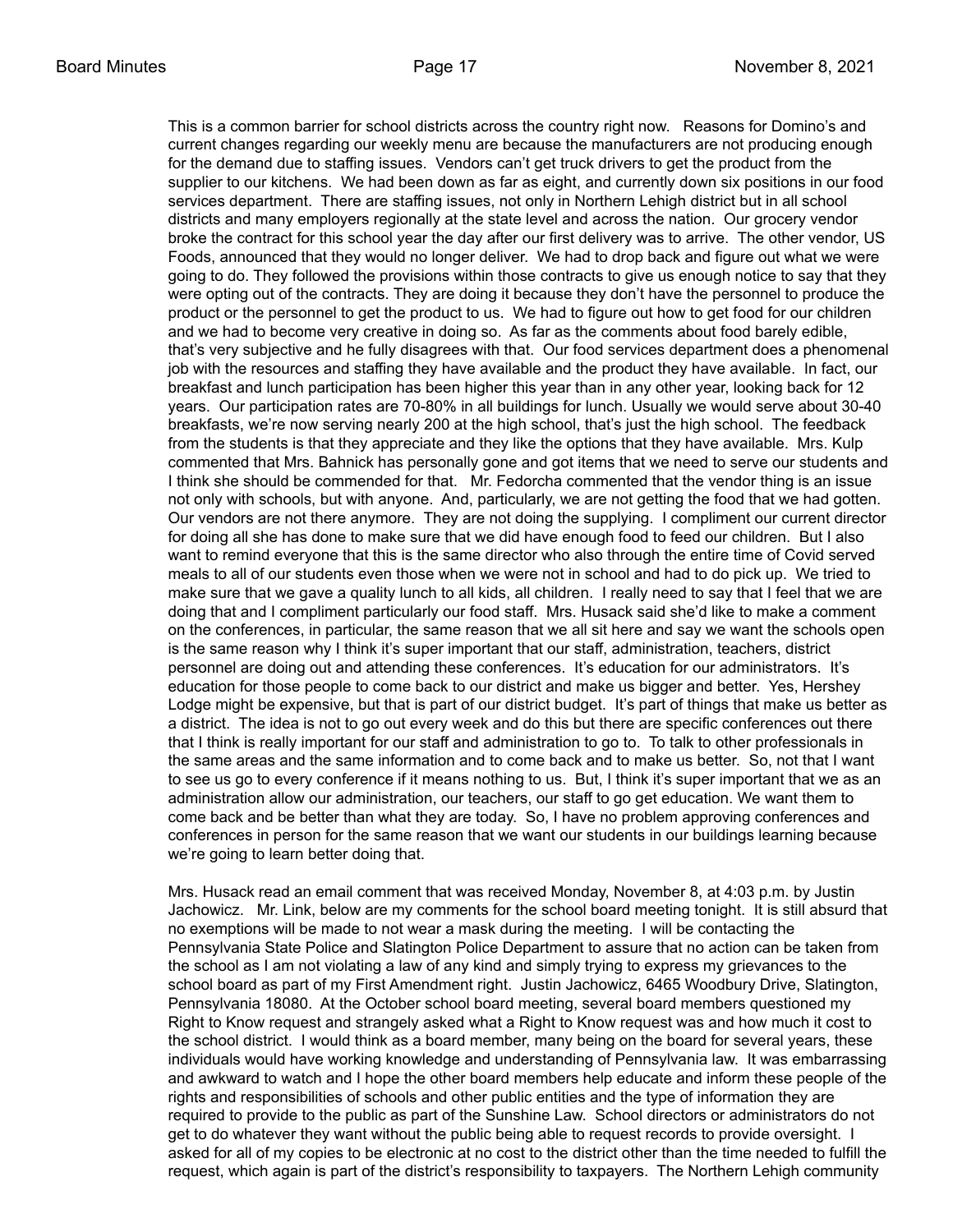has made a statement with over 3,000 write-in votes, that they are concerned and unhappy with the current board of directors. There is a lack of engagement and understanding of how parents feel and want their school to be run. It was also sad to see two campaigning school board directors take to social media and negatively speak and present false information about the write-in candidates and trying to bully community members and defaming character for wanting to get involved with decisions being made within our school. This movement is much more than mask mandates. It is about having a school board that listens to and makes decisions based on what is best for the community and not themselves. I will ask the current board to put in motion this evening to reassert their power as a democratic committee and remove the autonomy Mr. Link has over the Health and Safety Plan. Our board of directors should be voting on any and all updates to the Health and Safety Plan. As local districts like Jim Thorpe move to remove quarantine for students, our board is steadfast in removing themselves from the decision-making process. Northern Lehigh School District is in a clear violation of Pennsylvania School Code by illegally quarantining healthy children. This community needs leaders and not followers as we have seen throughout the Covid-19 pandemic. Since our Health and Safety Plan is requiring masks, I am requesting to have studies done from St. Luke's Health Network and Lehigh Valley Health Network to show the efficacy of mask wearing in our specific district. Otherwise, Mr. Link and the board are blindly following contradictory studies and data without due diligence to actually prove that the policies in place are actually working. I was referred by Mr. Link to the FAQ sheet which provided links to the CDC website for studies about mask wearing but still have not been provided any studies that directly show masks work. Can any board member please respond to me directly with the specific studies that show masks prevent the spread of Covid-19? I would also encourage you all to review the studies actually posted on the CDC website if you have not already, they are far from definitive. Please confirm receipt of this email and that it will be read at the meeting this evening, Justin Jacowicz.

Mr. Fedorcha commented duly noted in the minutes, that letter has been received and read at this meeting this evening. Is there anything else, Mr. Link? Mr. Kern commented that I'd like to respond, Mr. Fedorcha. Reading those comments about taking Mr. Link as our sole proprietor or our leader in the Health and Safety Plan. So when Governor Wolf makes his announcement that says that we could remove masks on the 17th of January, I guess then we should wait till the February school board meeting which would then really extend the time periods kids have to wear masks in school by approximately two to three weeks. We are in constant communication with Mr. Link. Mr. Link has constant communication with us regarding the Health and Safety Plan. It is by no means a one-man show. We are in constant contact. We know exactly what's going on with the mandates that have been put on this board by our Governor whether you believe in that or not, it's the truth. In fact, our autonomy as far as getting sued by the community is in jeopardy if we don't follow the mandates. I encourage all of you to run for the board, sit here, don't follow the law, and then something happens and the public sues you personally. You're going to give up your house because you're not going to listen to a mandate that was given by the Governor. I'm a little tired of listening to this mask mandate. Nobody likes it. I'd be the first one to tell you I hate this thing, I can't stand it. But, it's what we're told to do, by law, in Pennsylvania and we're going to well follow it. As far as Mr. Link being responsible, I fully support his professionalism and the communication.

An audience member asked about public comment. Mr. Link commented you've had your opportunity to do it, I'll look to our solicitor, but we are following our policy, sir. Attorney Roddick commented that we are following policy. Audience member commented he was missed. Mr. Link recognized that he was on the list. Ty Moffit was allowed to speak. Mr. Moffit - As a small voice of the student body, I'd like to personally thank all the parents for organizing our homecoming dance after the all too short notice we were given that it was cancelled. These community members banded together in four hours to organize a Plan B to something that the school put no forethought into creating an alternative option. This event was made possible by many disgruntled parents and through the donations of countless Northern Lehigh businesses. I'd like to extend a thank you to all Northern Lehigh businesses, parents, and community members for stepping up and becoming a voice for many years to come of the incompetence of the Northern Lehigh School District. Mr. Fedorcha commented I would just like to correct one part of it. Certainly it was unfortunate that it rained and the weather was the way it was and we had to not cancel it, we postponed it. I believe that also was said at a prior meeting or at some point Mr. Link shared. Mr. Link commented that we only postponed it. The initial message did go out as a cancellation, that was a miscommunication. It is actively being planned for a spring spirit week, homecoming dance, and pep